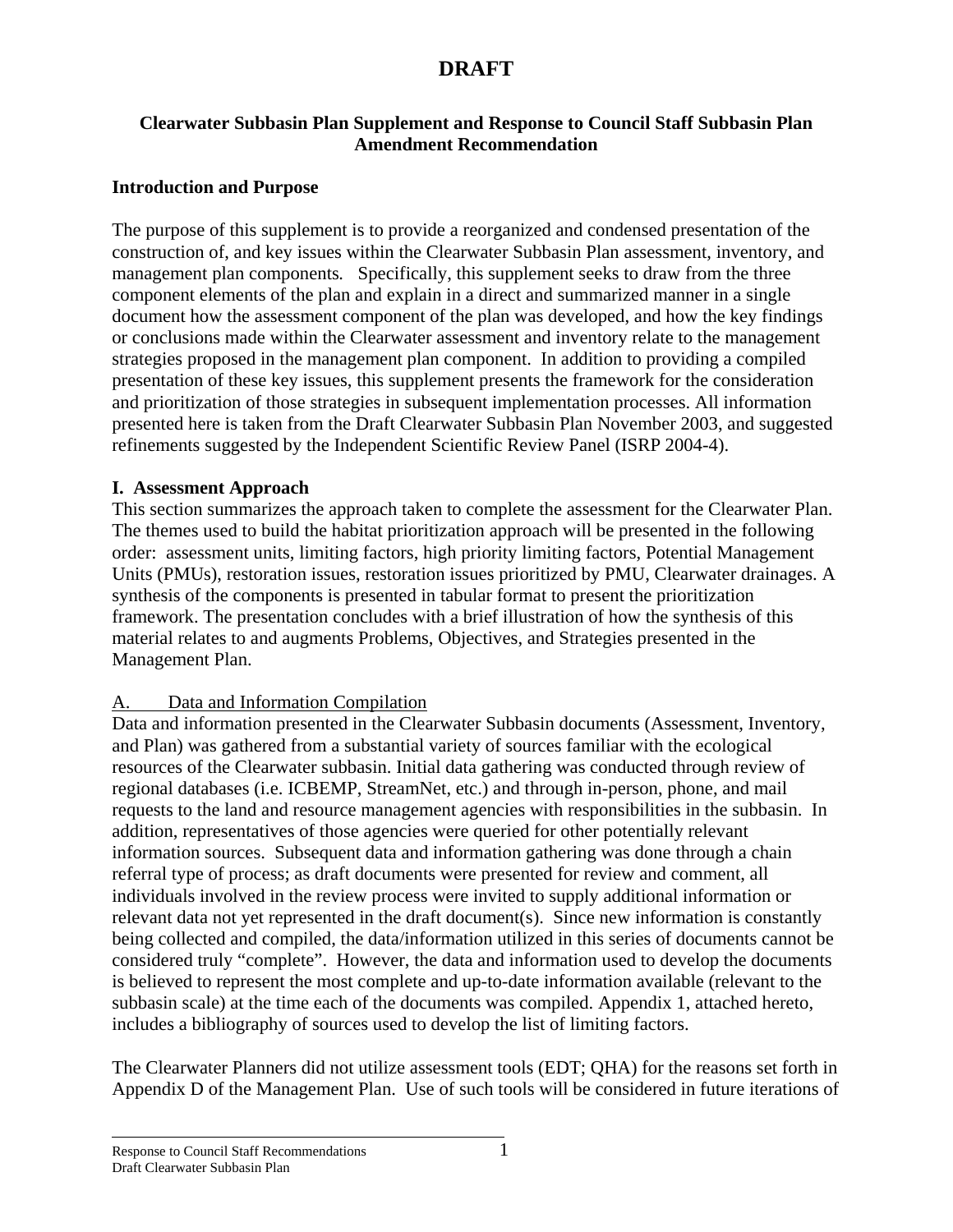the Clearwater planning efforts. The assessment and the limiting factors identified are the represent the best professional judgment and best available scientific information developed by the contractor, technical subcommittee, and PAC. As evidenced in Appendix 1, extensive surveys and multiple assessments have been completed and published for the Clearwater subbasin and these were utilized in this planning process.

### B. Assessment Units

The Clearwater system is large, diverse, and complex. In order to characterize the biological and environmental attributes of the Clearwater at anything other than the most general level, the Technical Team divided the subbasin into a set of smaller "Assessment Units." Definition of assessment units (AUs) was based on review of six landscape level characteristics known to influence ecosystem resources at broad landscape scales: lithology, precipitation, elevation, landforms, vegetation, and ownership patterns. These six characteristics have impacted both the historic and current status of resources within the subbasin due to their influence on broad-scale ecological function. The eight AUs defined for the Clearwater River subbasin are mosaics of  $6<sup>th</sup>$ field Hydrologic Unit Codes (HUCs), the scale at which all data was assembled for the biophysical assessment of the subbasin. Assessment Units were developed for data and information gathering purposes in assessment development, and do not, by themselves, play a key function in defining the management responses presented in the Clearwater Management Plan.

### C. Limiting Factors

Limiting factors are physical or biological conditions or processes, or effects of the same that impede the ability of species of management significance from expressing a more full realization of their historic productivity. The following limiting factors are compiled from the Clearwater Assessment. The compilation includes factors for subbasin-wide aquatic and terrestrial species. That is, the limiting factors listed below were deemed important in a significant area (or Assessment Unit) of the subbasin, but not necessarily in all areas. Therefore, these limiting factors are not listed in order of priority at the subbasin scale because their level of priority varies throughout the subbasin given its diversity. Additionally, because of data limitations, limiting factors could not generally at this time be defined by life-stage for the species of management focus. However, the best professional judgment of the technical teams was that given the diversity and complexity of the Clearwater subbasin, and attendant data limitations, further prioritization of limiting factors could be accomplished by at a finer geographic scale, particularly when management considerations such as implementation opportunity and response options were taken into account. This prioritization of limiting factors and linkage to management considerations is explained more fully in the "Potential Management Units" subsection below.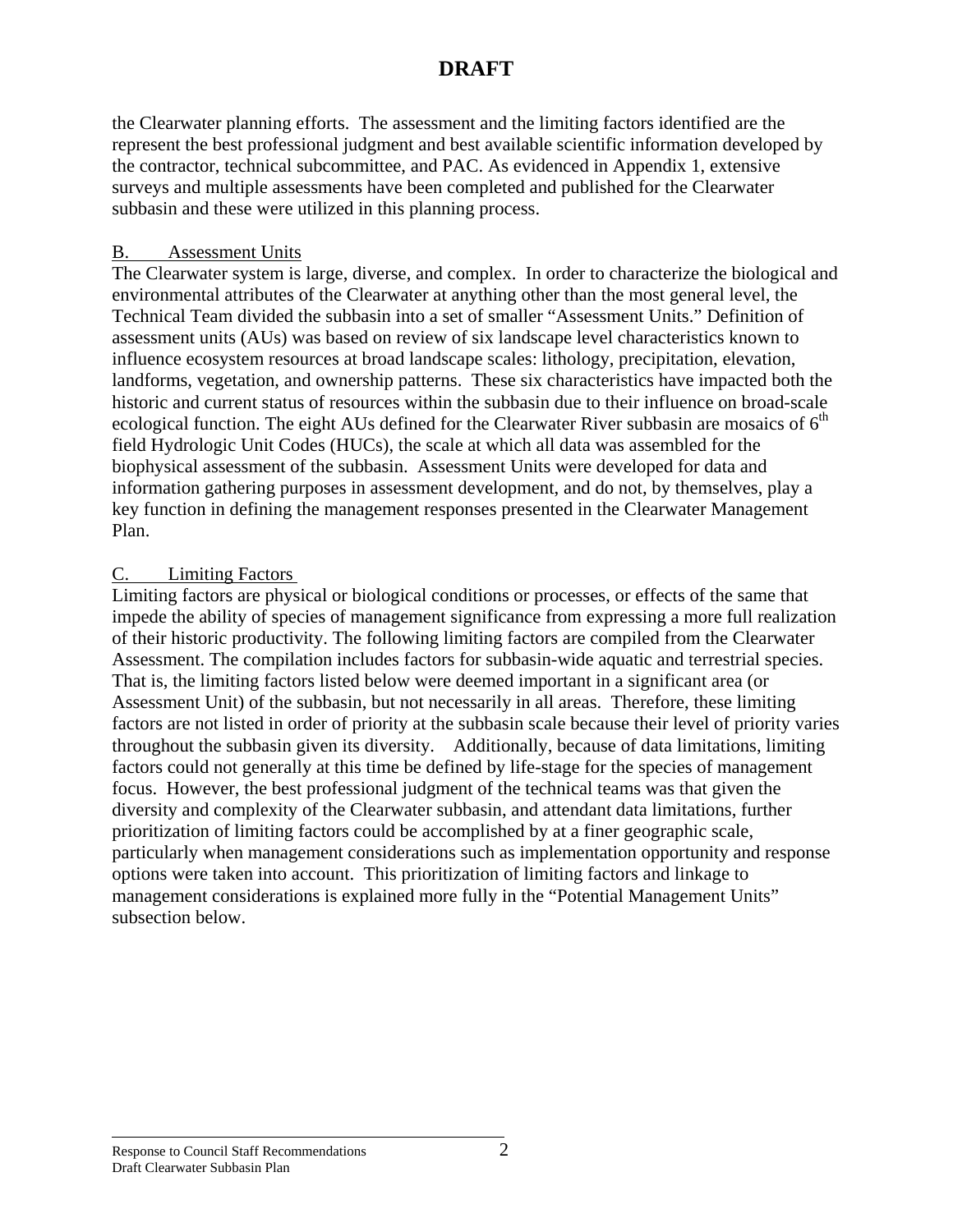### Limiting Factors in the Clearwater Subbasin

Vegetation (Assessment, Section 5.9) Fish (Assessment, Section 8.3)

Physical (sun, temp, water) Temperature Biotic (herbivory, competition, disease) Base flow Human Cultural (land use) Flow variation

Terrestrial (Assessment, Section 6.7) Instream cover

Habitat loss, destruction, modification<sup>1</sup> Habitat degradation Human disturbance, presence, activities<sup>2</sup> Exotics/Introgression Herbicides, pesticides, chemicals Harvest Disease and parasite Connectivity/Passage Critical habitat Specialized reproductive capabilities Interspecies competition/selective predation Herbivory susceptibility Obligate relationships Natural disaster Sensitivities to climate/environmental changes Small endemic populations Global or regional limitations

 Sediment Watershed disturbances

<sup>1</sup>grazing, agriculture, urban sprawl, construction, fire suppression, logging/fragmentation, mining, weeds <sup>2</sup>scientific collection, recreation, vandalism, hunting/trapping/poaching

#### D. High Priority Limiting Factors (Management Plan, Section 4.4, p82)

As noted above, not all of the limiting factors identified in the Clearwater Assessment and Plan are ubiquitous. Moreover, some of the limiting factors identified are related or similar in presumed effect on managed species. However, the Clearwater planners did review and synthesize limiting factors into five high priority factors that primarily limit aquatic and terrestrial species and habitats in the Clearwater River subbasin at the full subbasin scale (Management Plan, Section 4.4). The purpose of the synthesis is to provide an umbrella characterization of key limiting factors at the full subbasin scale to provide a guidepost for overall subbasin management response and the further development of a strategic adaptive management implementation design. The five high priority limiting factors are: *instream temperature; sedimentation; loss/disturbance of riparian habitats; change in vegetative structure; alteration of environmental process* (e.g. fire regimes).

E. Potential Management Units - Synthesis and Definition (Assessment, Section 9, p360) Potential Management Units are a key feature of the Clearwater Assessment and Management Plan. PMU's "scale-down" the assessment information, especially limiting factors, and set the stage for strategic management response options at a finer geographic scale. PMUs are groups of  $6<sup>th</sup>$  Field HUCs, contiguous or noncontiguous, intended to characterize areas with similar themes or attributes that will influence restoration and/or recovery planning.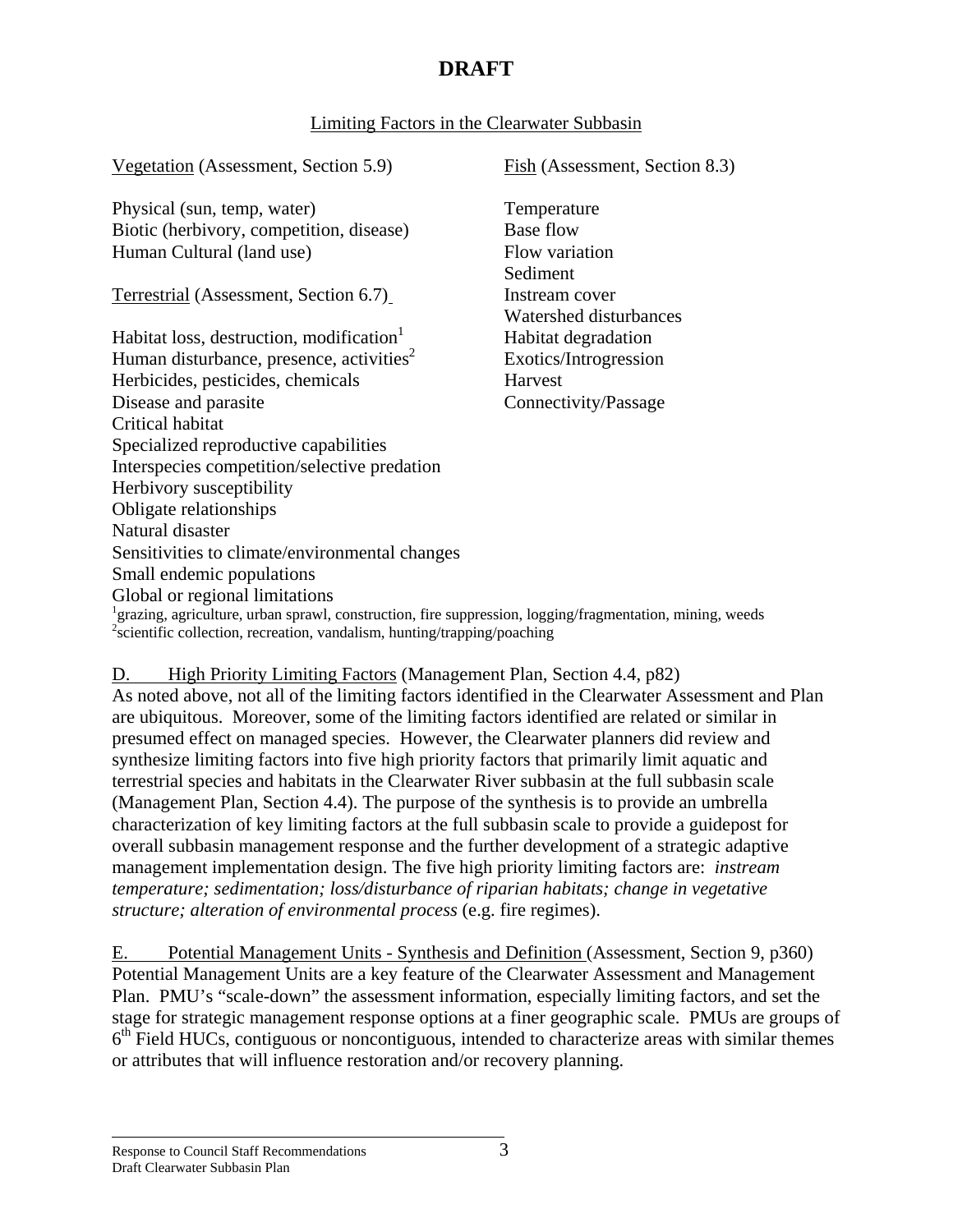The PMUs are differentiated based on 38 attributes considered for their individual and combined influence to potential future management scenarios (See Table 1 below). Review of the 38 attributes reveals direct and inferred correlations with limiting factors identified in the Assessment. For example, the PMU defining attributes of "road density" and "sediment regime" correlate to the "sediment" and "connectivity/passage" limiting factors for fish identified in Assessment section 8.3. The coincidence of key defining attributes of a PMU with limiting factors within a PMU presents a key "Restoration Issue" (see below) and sets the stage for a prioritized management response within that PMU. Full discussions and comparisons of each PMU are found in sections 9.1, 9.2, and 9.3 of the Assessment. These Section 9 presentations are built upon more detailed information found in Section 8.3 of the Assessment, which identifies information sources, scales, compilation methods, and potential weaknesses pertaining to each dataset.

Some PMUs have considerable overlap in their overall characteristics. However, they can typically be differentiated from one another based on either one, or a combination of "distinguishing" attributes or characteristics (See Assessment Section 9). PMUs were not delineated principally in a species-specific manner due to a lack of comprehensive distribution and status information for some species, the heavy reliance on landscape level characteristics used to define them, and the potential for altered species distributions in the future (via reintroductions or habitat improvement). However, where applicable, species presence/absence, utilization distribution and status of aquatic and terrestrial focal species are provided within the discussion of each PMU. The "primary distinguishing characteristics" of each PMU is directly identified in Section 9 of the Assessment.

In order to emphasize major differences in planning concerns and implementation response feasibility, after delineation by "primary characteristics", PMUs are stratified further based on ownership of land: within the subbasin: that dominated by private ownership (excluding corporate ownership), mixed ownership (including corporate ownership), or federal ownership. Within the Clearwater subbasin, land use and management strategies and opportunity differ substantially between these ownership areas, and will likely impact future planning strategies within and between them. Identifiers have been assigned to each PMU by prefix and a number. Prefix codes are used to identify the primary ownership area within each PMU. These include PR (private), MX (mixed), or FD (Federal). Number codes are assigned sequentially within each ownership area as a means to differentiate PMUs.

Applying a primary characteristics and land ownership stratification yields a total of 23 Potential Management Units (PMUs) throughout the subbasin. (See Assessment Section 9 and Tables 2 through 4 below).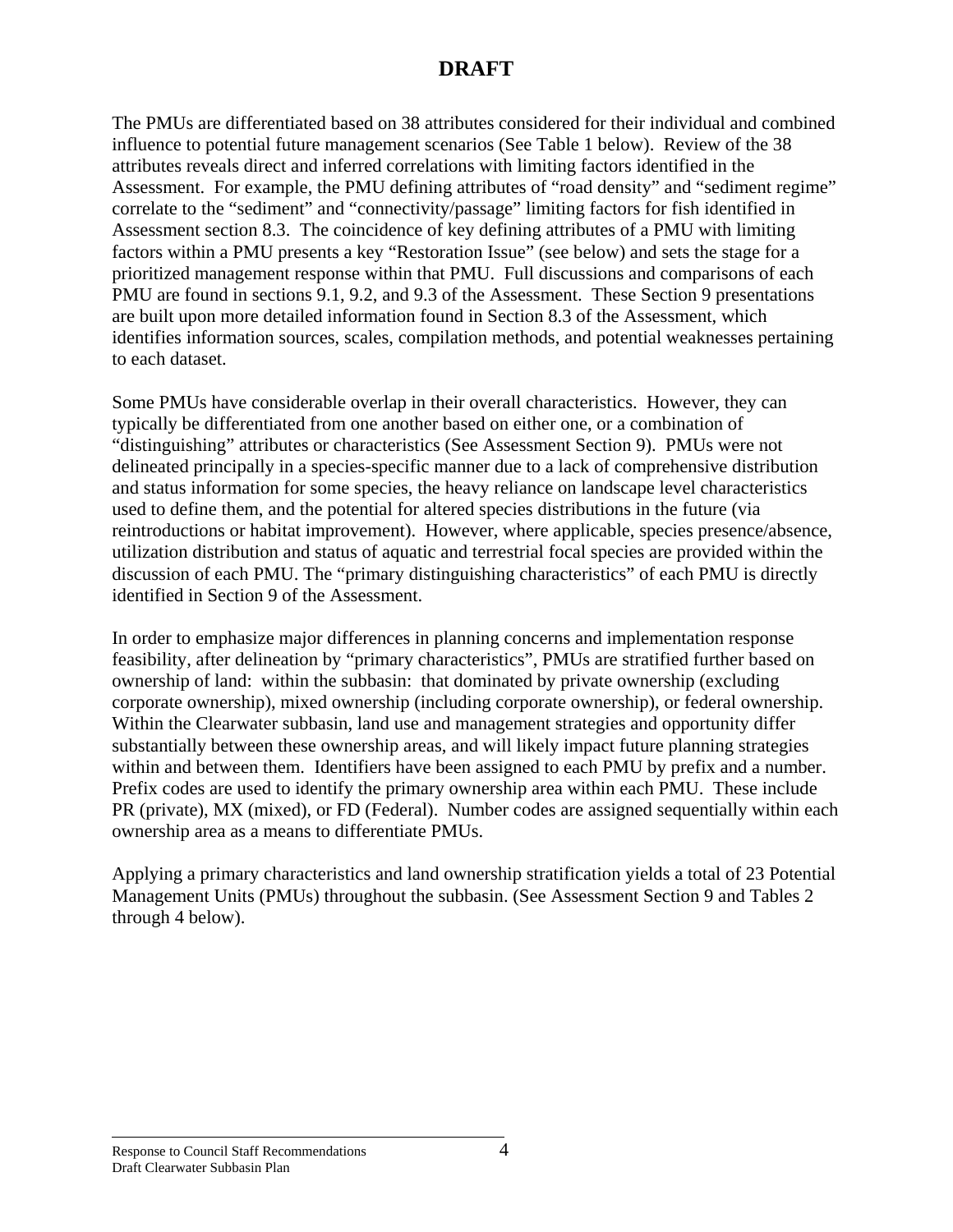| Table 1 Attributes used to delineate PMUs throughout the Clearwater subbasin, including |  |
|-----------------------------------------------------------------------------------------|--|
| descriptions of categories used to summarize data (Assessment, Section9, pg362)         |  |

| <b>Attributes</b>                 | Description and comments                                                                                 | $#$ of<br>Variables |
|-----------------------------------|----------------------------------------------------------------------------------------------------------|---------------------|
| <b>Species Attributes</b>         |                                                                                                          |                     |
| Distribution and Status           | Presence/absence, and relative status if known                                                           | 1                   |
| Life History Types                | A run steelhead, B run steelhead, spring chinook, fall chinook,                                          | 8                   |
|                                   | fluvial/resident bull trout, fluvial/resident cutthroat trout                                            |                     |
| Hatchery Influence                | Relates to same species influence                                                                        | 1                   |
| <b>Exotic Species</b>             | Brook trout distribution and status                                                                      | 1                   |
| <b>Landscape Level Attributes</b> |                                                                                                          |                     |
| Accessibility                     | Differentiates areas known to be blocked to anadromous species                                           | 1                   |
| <b>Existing Protection</b>        | Differentiate areas with high degree of protected status (>90% or >75%)                                  | $\overline{2}$      |
| Land Use (Dominant and            | Forested or Agriculture/Range. Dominant and Subdominant (>25%)                                           | $\overline{2}$      |
| Subdominant)                      | classes were considered                                                                                  |                     |
| Ownership (Dominant               | Dominant classes: Federal, State, Private Corporation, Other Private                                     | $\overline{2}$      |
| and Subdominant)                  | Subdominant (>25%) classes: Federal, State, Private Corp Other Private,                                  |                     |
|                                   | Tribal                                                                                                   |                     |
| <b>Habitat</b>                    |                                                                                                          |                     |
| <b>Habitat Quality</b>            | From NPPC database                                                                                       | 1                   |
| <b>Limiting Factors</b>           | From Table 62 and NPPC database                                                                          | $\overline{2}$      |
| <b>Water Quality</b>              | Relative amount and distribution of 303(d) listed stream segments                                        | 1                   |
| <b>Temperature Modeling</b>       | As potential limiting factor to species distributions (not related to water<br>quality)                  | 1                   |
| Hydrology/Water Use               | Runoff Pattern (Lipscomb 1998) and Water Use                                                             | $\overline{2}$      |
| <b>Disturbances</b>               |                                                                                                          |                     |
| Vulnerability                     | Percent of HUC within PSSZ                                                                               | 1                   |
| <b>Grazing Potential</b>          | Percent of HUC defined as grazable: >50 High ; 20-50 Moderate; <20                                       | 1                   |
|                                   | Low                                                                                                      |                     |
| Road Density                      | Used USFS designations and added class delineating "Very High"                                           | 1                   |
|                                   | density:                                                                                                 |                     |
|                                   | Very High >5 mi./sq. mi.; High >3 mi./sq. mi.; Moderate=1-3 mi./sq.                                      |                     |
|                                   | $mi.$ ;                                                                                                  |                     |
|                                   | Low $<$ 1 mi./sq. mi.                                                                                    |                     |
| Road Density in PSSZ              | Designations based on USFS streamside road density designations with                                     | $\mathbf{1}$        |
|                                   | added class delineating "Very High" density: Very High>4 mi./sq. mi.;                                    |                     |
|                                   | High=2-4 mi./sq. mi.; Moderate=1-2 mi./sq. mi.; Low<1 mi./sq. mi.                                        |                     |
| Mine Hazard (mines)               | Sum of "Ecological hazard ratings" delineated by ICBEMP:                                                 | -1                  |
|                                   | Very High>100; High=50-99; Moderate=25-49; Low=10-24; Very                                               |                     |
|                                   | Low < 10                                                                                                 |                     |
| Mine Hazard (claims)              | Estimated number of claims: Very High > 500; High=200-500;<br>Moderate=100-200; Low=50-100; Very Low <50 | 1                   |
| Sediment Regime                   | Major source(s) - Mass wasting, surface erosion, or both                                                 | 1                   |
| Landslide Hazard                  | Used % of land area defined as Moderate-High Hazard:                                                     | -1                  |
|                                   | Very High>20; High=10-20; Moderate=5-10; Low=2-5; Very Low <2                                            |                     |
| <b>Surface Erosion Hazard</b>     | Based on relative ratings developed by ICBEMP. Values assigned as                                        | 1                   |
|                                   | quartiles with 20% of HUCs in each category: Very High, High,                                            |                     |
|                                   | Moderate, Low, Very Low                                                                                  |                     |
| <b>Hazard Combinations</b>        | Road Density/Landslide Hazard; PSSZ Road Density/Landslide Hazard;                                       | $\overline{4}$      |
|                                   | Grazing Potential/Surface Erosion Hazard; Landslide/Surface Erosion                                      |                     |
|                                   | Hazard                                                                                                   |                     |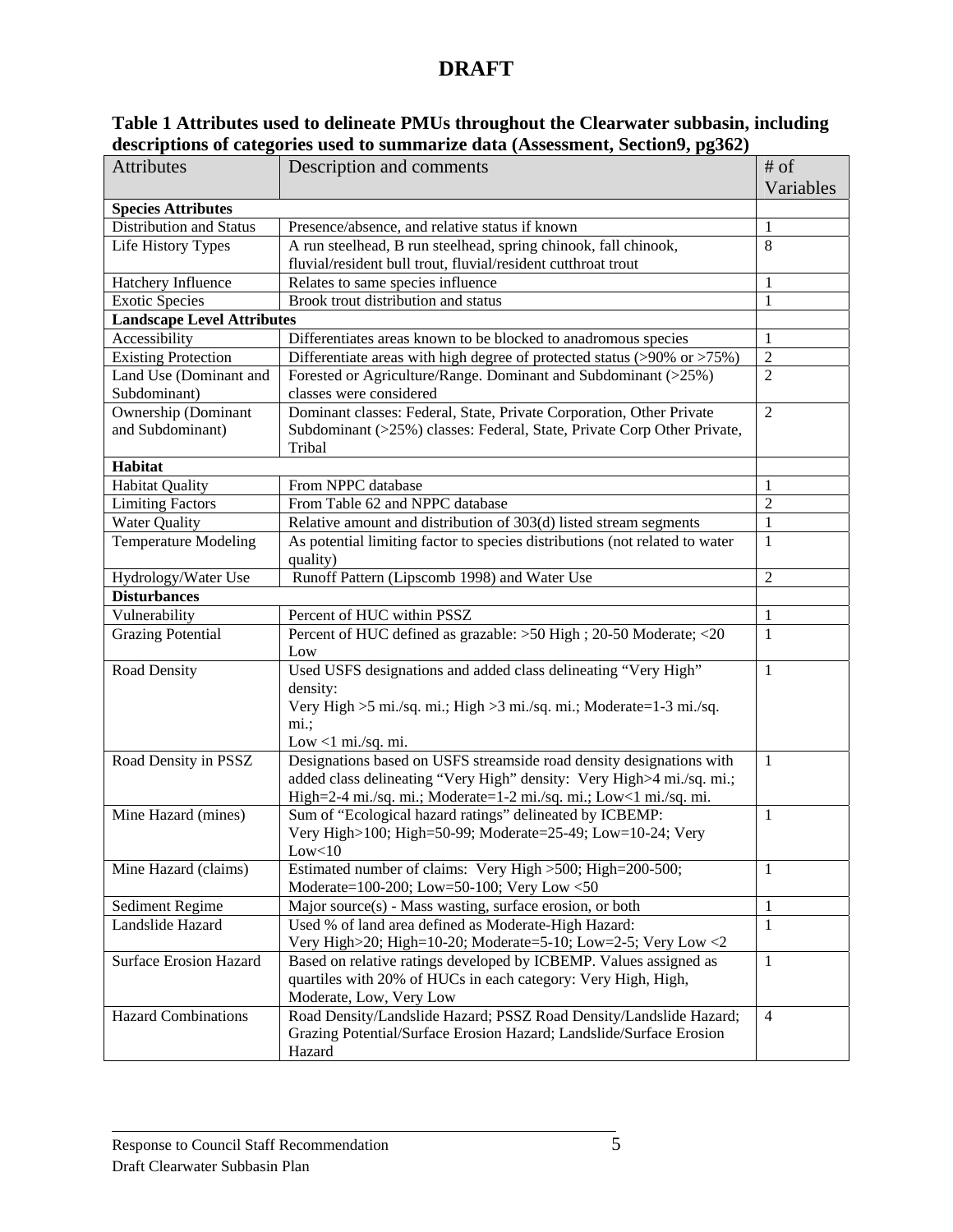F. Restoration Issues (Management Plan, Section 4.4, p82)

The technical subcommittee, to link limiting factors to the PMUs, identified nineteen restoration issues. Restoration issues represent the causative actions for liming factors (e.g. mining and grazing), or are expressions of causative actions (e.g., high water temperatures, loss of prairie grassland habitats), or represent characteristics reflecting the lack of degradation and need for protection (e.g. wilderness and roadless management), or conditions that reflect degradation of critical characteristics (e.g., loss of riparian/wetlands or loss of ponderosa pine stands). The logic is that by addressing the restoration issues where they are known to exist, limiting factors will be addressed. Restoration issues are the product of contractor, technical subcommittee, and PAC development, discussion, and agreement throughout the planning process. The nineteen restoration issues are summarized below.

#### **General Issues**

- Wilderness Protected Areas; continued protection of wilderness is implied.
- Roadless Protected Areas; continued protection of diverse communities and high quality habitats in roadless areas within the subbasin is high priority as part of this plan.
- Roads High densities were used as an indicator of any of a multitude of issues including hydrology, habitat fragmentation, noxious weed distributions and more.
- Landslide Prone Roads Address roads where they exist on areas of mod-high landslide hazard.
- Sediment Address sediment production and sources through locally appropriate methods (BMPs, reduced activity, road system planning, etc.)
- Mining Impacts- Investigate and minimize impacts of current and/or historic mining activities including mines, glory holes, and instream workings.
- Grazing Impacts Considers intensity/distribution and relation to riparian/wetland impacts and sedimentation concerns.
- Surface Erosion Specifically indicates that inherent surface erosion risk is high; may relate to numerous other activities or cumulative impacts (grazing, roads, harvest, fire, etc.)
- Dworshak Impacts Used to represent potential negative impacts of Dam/Reservoir operations on aquatic species above or below Dworshak Dam.
- Water Use Intensive water use resulting in substantial reductions in habitat availability or condition; Pertains specifically to LOID water use within PMU PR-4.
- Hydrology Flashy nature of flows impacts aquatic habitats, and situation is believed to be exaggerated by current land use practices with potential for restoration.

#### **Terrestrial Issues**

- Ponderosa Pine (P-Pine) Protection and restoration of Ponderosa pine stands. Prioritized only for PMUs with at least 5% P-pine coverage; localized efforts may be important elsewhere.
- Grasses Protection and restoration of Prairie Grassland habitats
- Structure restoration of the range of vegetative successional stages (early, mid, late seral) where they have been altered. May involve harvests, reduced fire suppression efforts, intentional burning or other methods, independently or in concert.
- Habitat Fragmentation Not directly stated in prioritization scheme; degree of habitat fragmentation is considered to be indexed using Roads theme described above

#### **Aquatic Issues**

- Water Temperature High water temperatures inhibiting the distribution or survival of focal fish species; often related to watershed-scale disturbance or land uses, but may be due to natural factors in some areas.
- Instream in channel habitat work/improvements; Priority may be listed as "Undefined" since the need for such work is generally site specific and not definable at broader scales
- Riparian/Wetland Protection of existing resources is first priority. Restoration of additional riparian/wetland areas may improve fish habitat, hydrology/flows, wildlife habitats or other factors.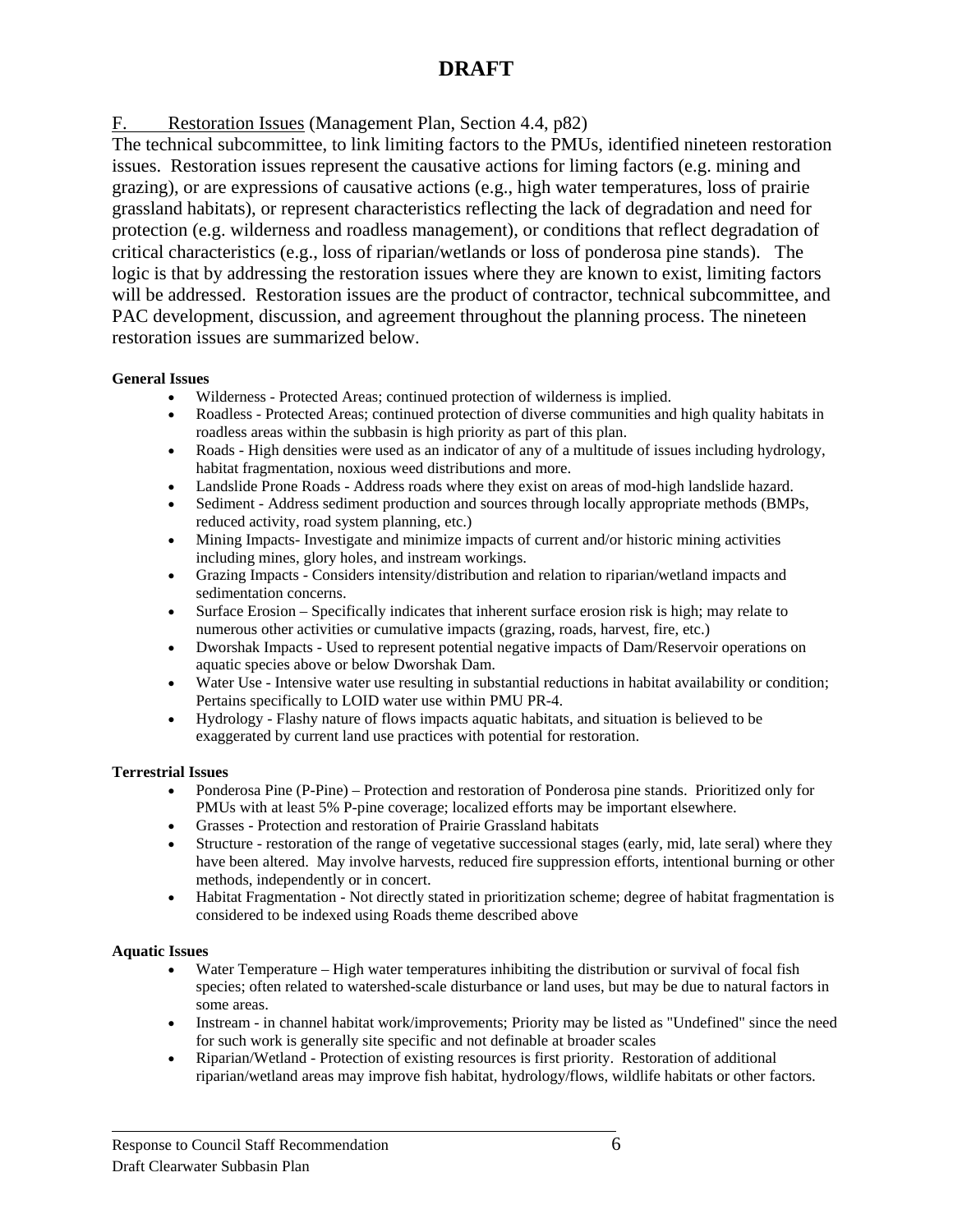• Exotics - Competitive interactions of native and exotic species exist; appropriate actions may range from investigation of interactions to removal of exotics dependent on local situation and knowledge.

### G. Prioritization of Restoration Issues by PMU

To focus future habitat work, a ranking of high, moderate, or low is assigned to each restoration issue within the PMUs. These rankings are relative and only important for the PMU were listed. Therefore, if listed under a given PMU, an issue ranked, as a low priority is important, but less critical than those defined as moderate or high. The Clearwater Subbasin Management Plan illustrates the prioritization of restoration issues, by PMU, in Tables 7-9 in Section 4.4: *Spatial Definition and Prioritization of Protection and Restoration Needs* on pages 82-96.

The Independent Science Review Panel in ISRP 2004-4, suggested modification of these tables to reflect more explicitly the restoration prioritizations by PMU. The summary statements for each land ownership type were also generated by the ISRP in its report. The ISRP summary provides a rough cut of factors that might limit fish and wildlife production in different habitat types throughout the Clearwater Subbasin. It is anticipated that during project development other aquatic and terrestrial population status data and/or analysis might be available at more project specific scales to strengthen the links between populations and habitat analysis and implementation actions. For example, surveys (fish, passage, habitat, etc.) conducted in Big Canyon Creek, Lapwai Creek, Potlatch River, and Red River will provide much finer scale data to prioritize implementation actions specific to those systems.

The Clearwater Subbasin planning teams concur with the ISRP's suggestions, table modifications, and summary statements as presented in Tables 2, 3, and 4, and through this supplement incorporate those into the Draft Clearwater Subbasin Plan without further modification.



Potential Management Units (PMUs) delineated in the Clearwater subbasin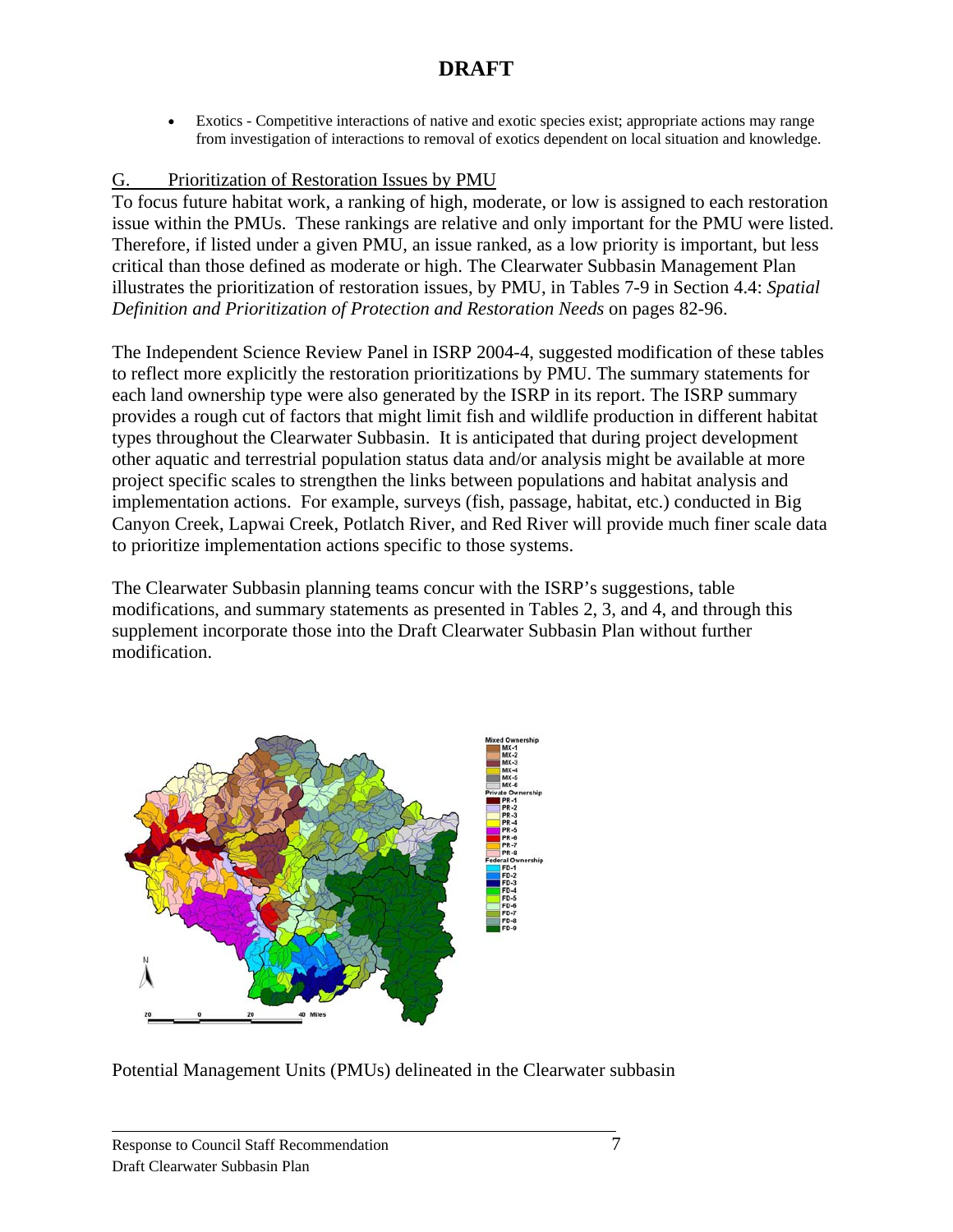Tables 7-9 in the Clearwater Subbasin Management Plan show restoration issues and priorities by PMU and land ownership. Colors shown in the following data matrices show the priority assigned to the restoration issue assigned by the management plan:  $\text{yellow} = \text{highest}$ ,  $\text{red} = \text{high}$ ,  $green = medium$ , and  $blue = low$ .

## Federal Lands – Clearwater Subbasin

**Table 2**. Federal Land Ownership PMUs, restoration issues, and priorities by PMU from the Clearwater Subbasin Management Plan. *Inferred Priority Ranking*: **yellow = highest, red = high, green = medium,** and **blue = low**.

|                          | <b>Federal Land Ownership - PMU's</b> |        |                |             |         |                |        |         |        |
|--------------------------|---------------------------------------|--------|----------------|-------------|---------|----------------|--------|---------|--------|
| <b>Restoration Issue</b> | $FD-1$                                | $FD-2$ | $FD-3$         | $FD-4$      | $FD-5$  | $FD-6$         | $FD-7$ | $FD-8$  | $FD-9$ |
| <b>Wilderness</b>        |                                       |        |                | $H+$        |         |                |        |         | $H+$   |
| <b>Roadless</b>          |                                       |        |                | $H_{+}$     | $H_{+}$ |                | $H+$   | $H_{+}$ |        |
| <b>Road Density</b>      | H                                     | H      | M              | $\mathbf H$ | н       | H              |        |         |        |
| Landslides               |                                       |        |                |             |         |                | Н      |         |        |
| Sediment                 |                                       |        |                |             |         | H              |        |         |        |
| Mining                   | $H-M$                                 |        | M              |             |         |                |        |         |        |
| Grazing                  | $H-M$                                 | H      |                | H           |         |                |        |         |        |
| Erosion                  |                                       |        |                |             |         |                |        |         |        |
| Dworshak                 |                                       |        |                |             |         |                |        |         |        |
| Water Use                |                                       |        |                |             |         |                |        |         |        |
| Hydrology                |                                       |        |                |             |         |                |        |         |        |
| Ponderosa Pine           | $H-M$                                 |        |                |             |         | $H-M$          |        |         |        |
| Prairie Grasses          |                                       |        |                |             |         |                |        |         |        |
| <b>Vegetation Types</b>  | M                                     | Н      | $\mathbf{H}^-$ | H           | H       | $\mathbf{H}^-$ | M      | M       |        |
| <b>Habitat Fragment</b>  |                                       |        |                |             |         |                |        |         |        |
| Water Temp               |                                       | M      | M              | M           | M       | M              | T.     | Ī.      |        |
| <b>Instream Work</b>     |                                       | Η      | Н              |             |         | M              |        |         |        |
| Riparian                 |                                       |        | H              |             |         |                |        |         |        |
| <b>Exotics Load</b>      |                                       | M      | M              | M           | M       |                | M      |         |        |

### **Federal Lands Prioritization Discussion**

Based on a cursory evaluation of Table 1, the highest priority in the federal lands is for continued protection of wilderness and roadless areas. This is followed in priority order by addressing impacts on habitat from high road densities in FD-1 to FD-6, with the attendant landslides, sediment, and erosion related to high road density in steep forested lands. Another high priority issue is the lack of vegetation structural or successional diversity through most of the PMUs. Increased water temperatures and the presence of exotics occur throughout most of the federal PMUs and were judged to present moderate restoration problems. Certain PMUs had specific high priority restoration issues, such as mining impacts (FD-1, FD-2, and FD-3), grazing impacts (FD-1, FD-2, and FD-4), protection and restoration of Ponderosa Pine stands (FD-1 and FD-6), and the need for specific instream and riparian restoration projects (FD-2 and FD-3).

### Mixed Ownership Lands – Clearwater Subbasin

**Table 3**. Mixed Land Ownership PMUs, restoration issues, and priorities by PMU from the Clearwater Subbasin Management Plan. *Inferred Priority Ranking*: **yellow = highest, red = high, green = medium,** and **blue = low**.

|                          | <b>Mixed Land Ownership – PMU's</b> |        |        |        |          |        |  |  |  |
|--------------------------|-------------------------------------|--------|--------|--------|----------|--------|--|--|--|
| <b>Restoration Issue</b> | $MX-1$                              | $MX-2$ | $MX-3$ | $MX-4$ | $MX - 5$ | $MX-6$ |  |  |  |
| Wilderness               |                                     |        |        |        |          |        |  |  |  |
| Roadless                 |                                     |        |        |        |          |        |  |  |  |
| <b>Road Density</b>      | $H-M$                               |        | M-L    |        |          |        |  |  |  |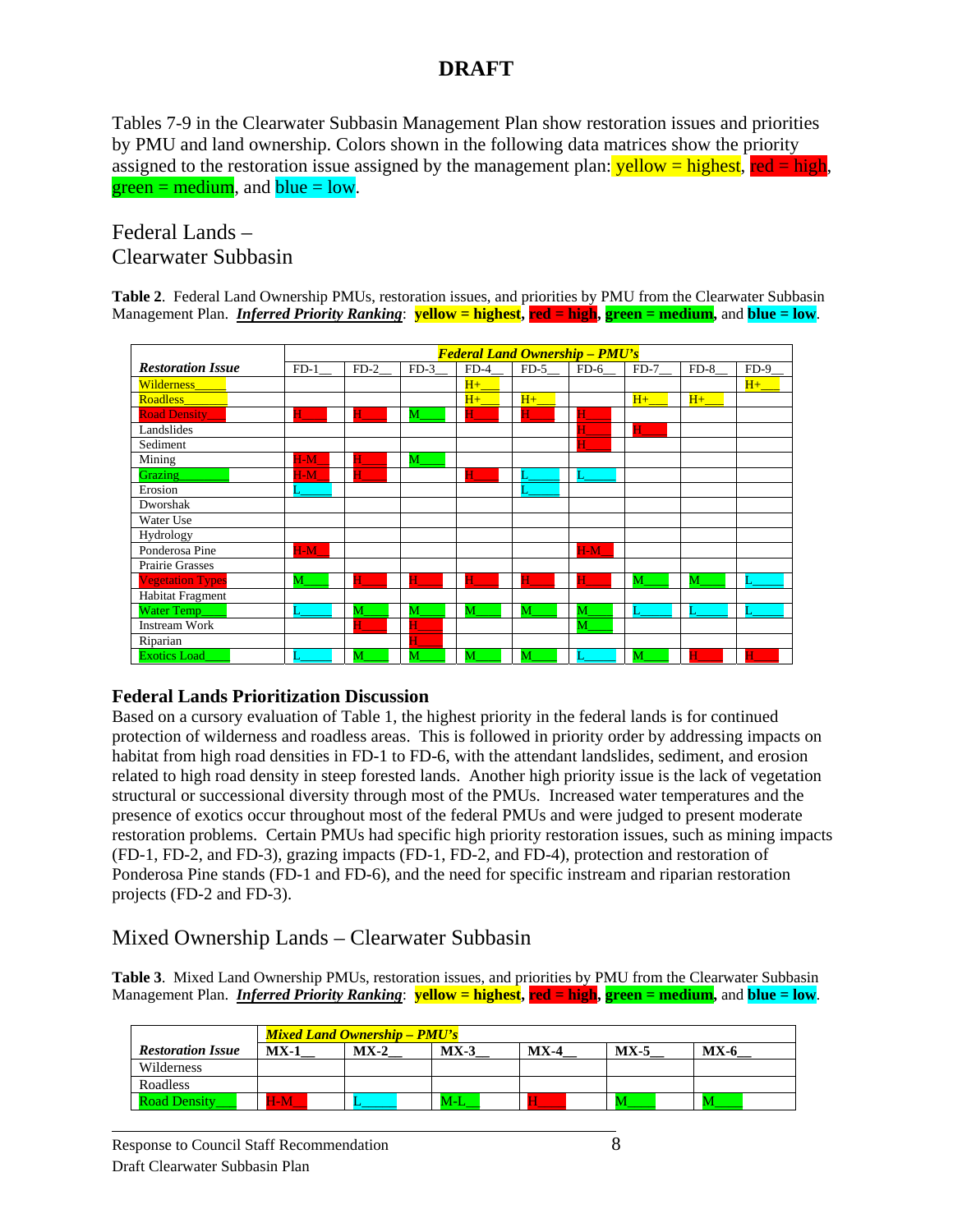| Landslides              | H     |       |               |       |   |   |
|-------------------------|-------|-------|---------------|-------|---|---|
| Sediment                | Н     | Н     |               |       |   |   |
| Mining                  |       |       |               |       |   |   |
| Grazing                 | М     |       |               |       |   |   |
| Erosion                 |       |       |               |       |   |   |
| Dworshak                |       |       |               |       |   |   |
| Water Use               |       |       |               |       |   |   |
| Hydrology               |       |       |               |       |   |   |
| <b>Ponderosa Pine</b>   | $H-M$ | $H-M$ | $H-M$         | $H-M$ |   |   |
| Prairie Grasses         |       |       |               |       |   |   |
| <b>Vegetation Types</b> | M     |       |               | M     | M | M |
| Habitat Fragment        |       |       |               |       |   |   |
| Water Temp____          | M     |       | $H-M_{\perp}$ | $H-M$ | M |   |
| Instream Work           | Н     |       |               | М     |   |   |
| Riparian                |       |       |               |       |   |   |
| <b>Exotics Load</b>     | M     | M     |               |       | Н |   |

#### **Mixed Ownership Lands Prioritization Discussion**

Based on a cursory evaluation of Table 2, in the mixed land ownership category, the highest priority is for protection and restoration of Ponderosa Pine stands and in dealing with widespread increased water temperatures. This is followed in priority order by addressing impacts on habitat from high road densities throughout the mixed ownership PMUs, with the attendant landslides, sediment, and erosion related to high road densities. These issues are particularly pertinent to the MX-1, MX-2, and MX-4 PMUs. Another widespread priority issue is the lack of vegetation structural or successional diversity through most of the PMUs. The presence of exotics is also a moderate priority concern throughout the mixed ownership PMUs. Grazing impacts occur throughout this ownership category, but appear to be of low priority concern.

### Private Land Ownership – Clearwater Subbasin

**Table 4**. Private Land Ownership PMUs, restoration issues, and priorities by PMU from the Clearwater Subbasin Management Plan. *Inferred Priority Ranking*: **yellow = highest, red = high, green = medium,** and **blue = low**.

|                          | <b>Private Land Ownership - PMU's</b> |                      |        |                |        |             |              |       |
|--------------------------|---------------------------------------|----------------------|--------|----------------|--------|-------------|--------------|-------|
| <b>Restoration Issue</b> | $PR-1$                                | $PR-2$ <sub>__</sub> | $PR-3$ | $PR-4$         | $PR-5$ | PR-6        | $PR-7$       | PR-8  |
| Wilderness               |                                       |                      |        |                |        |             |              |       |
| Roadless                 |                                       |                      |        |                |        |             |              |       |
| Road Density             |                                       |                      | н      |                |        |             |              |       |
| Landslides               |                                       | M                    |        |                |        | $M-L$       |              |       |
| Sediment                 |                                       |                      |        |                |        | H           |              |       |
| Mining                   |                                       |                      |        |                |        |             |              |       |
| Grazing                  | L                                     |                      | Н      | M              | M      | M           |              |       |
| <b>Erosion</b>           |                                       |                      |        | Н              | H      |             | $\mathbf H$  | H     |
| Dworshak                 | н                                     |                      |        |                |        |             |              |       |
| Water Use                |                                       |                      |        | $\mathbf{H}^-$ |        |             |              |       |
| Hydrology                |                                       |                      |        |                |        |             |              |       |
| Ponderosa Pine           | $H-M$                                 | $H-M$                |        | $H-M$          | $H-M$  | $H-M$       |              | $H-M$ |
| Prairie Grasses_         | H                                     | H                    |        | Н              | Н      | $\mathbf H$ | $\mathbf{H}$ | Н     |
| Vegetation Types         |                                       |                      | M      |                |        |             |              |       |
| Habitat Fragment         |                                       |                      |        |                |        |             |              |       |
| Water Temp_              | н.                                    |                      | H      | M              | M      | H           | н            | Н     |
| <b>Instream Work</b>     |                                       |                      |        |                |        |             |              |       |
| <b>Riparian</b>          |                                       |                      |        | M              | Н      |             |              |       |
| <b>Exotics Load</b>      |                                       |                      |        |                |        |             |              |       |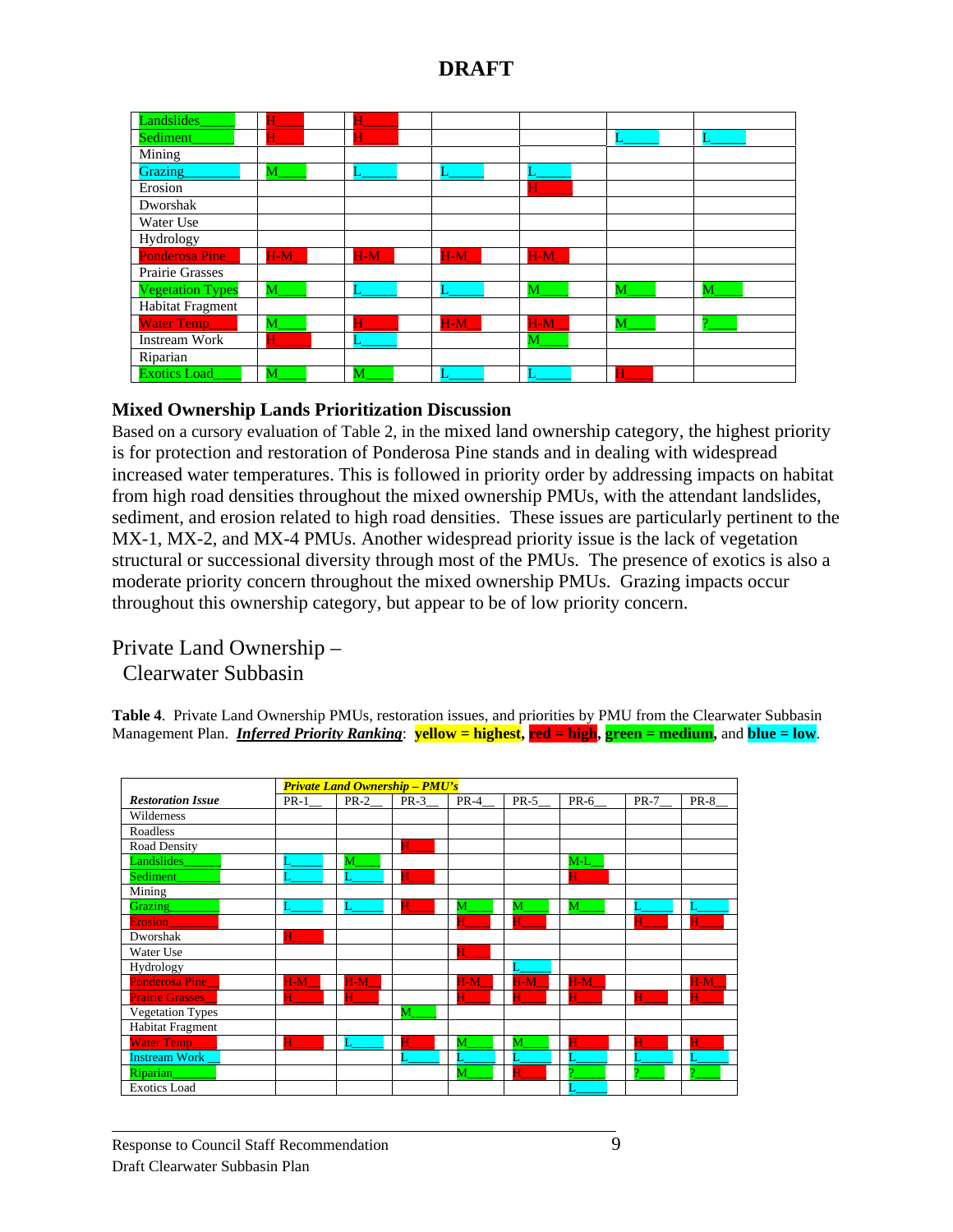#### **Private Lands Prioritization Discussion**

Based on a cursory evaluation of Table 3, in the private land ownership category, the highest priority is for protection and restoration of Ponderosa Pine stands, Prairie Grassland habitats, and in dealing with the widespread risks of erosion and increased water temperatures. The risk of surface erosion is a high priority concern in a number of PMUs, coupled with apparent impacts from grazing, landslides, and sediment load throughout all or most of the PMUs. Certain PMUs had specific high priority restoration issues, such high road densities (MX-3), grazing impacts (MX-3), impacts from Dworshak Dam (MX-1), and impacts from water use (abstractions) (MX-4). The need for riparian protection and instream habitat work appears common to many of the private land ownership PMUs, but of lower priority.

#### H. Drainages in the Clearwater River Subbasin

The Clearwater Plan augments the PMU tables above by explaining where PMU's are found by "drainage". Drainages delineated in the Clearwater River subbasin and are defined as commonly recognized watershed areas made up of three or more 6th field HUCs (Figure 2 below). There are 42 drainages in the Clearwater River Subbasin. Narrative summaries of the 42 drainages are presented in Section 6.1 of the Inventory. These drainage summaries identify the PMU types present; identify the limiting factors, existing focal species, restoration issues, and existing projects RME actions. The summaries conclude with a generalized discussion of present and anticipated management approaches. The existing projects inventory (Assessment, Appendix B) is an expansive spreadsheet that organizes information on several geographic scales including drainage.



Drainages defined to aid in utilization of PMUs for project planning and review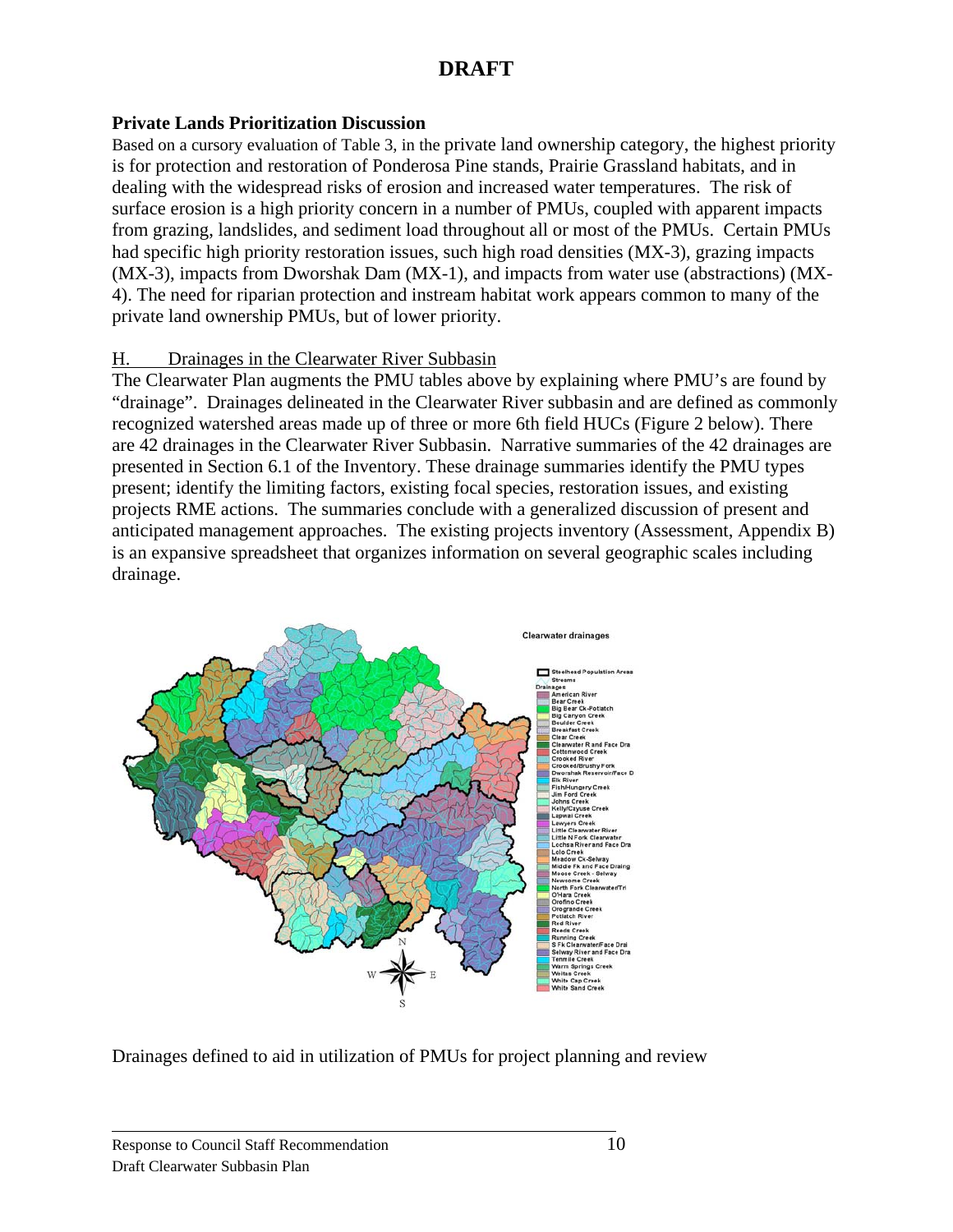The following excerpt is a drainage summary example from the Inventory Section 6.1, p37.

### **American River (South Fork Clearwater AU)**

PMU: FD-1, 2. These HUCs are highly impacted by roads, grazing, and mining. All Temperature, sediment, instream cover, watershed disturbances, and habitat degradation limit aquatic focal species, and moderate connectivity/passage issues for bull trout and westslope cutthroat. Ponderosa pine inventory need is a high priority. Steelhead habitat quality rated fair and along with mainstem is rated lowest in South Fork Clearwater*.* Projects: Little and Big Creeks to Elk Creek are on the Idaho 303(d) list and were part of the general South Fork Clearwater TMDL recently completed and submitted to EPA for review. RME: Chinook, steelhead, bull trout redd surveys conducted by IDFG and the NPNF; American River is an IDFG supplementation study treatment stream. Discussion: Significant data gaps exist for population status and habitat conditions, which need to be addressed so that a restoration strategy can be identified.

I. Component Synthesis for Management and Prioritization in the Clearwater Subbasin Habitat restoration prioritization is driven by subbasin-wide limiting factors, which are defined relative to the focal aquatic and terrestrial species used in the planning process. PMUs are then defined by consideration of 38 key characteristics. With PMUs so defined, the limiting factors are evaluated relative to the key characteristics of the PMU, enabling a ranking of the key restoration issues for the PMU in Tables 2, 3, and 4. Finally, drainages and their component PMUs are described with specific restoration needs, focal species, limiting factors, and proposed management response presented

It is anticipated that during project development other aquatic and terrestrial population status data and/or analysis might be available at more project specific scales to strengthen the links between populations and habitat analysis and implementation actions. For example, surveys (fish, passage, habitat, etc.) conducted in Big Canyon Creek, Lapwai Creek, Potlatch River, and Red River will provide much finer scale data to prioritize implementation actions specific to those systems. Obvious prioritization themes will include those restoration issues prioritized at the PMU level.

### J. General Summary of Management Approach—Protection/Restoration

While the component synthesis presented above is critical in understanding the linkage between key assessment finding and the prioritization of management responses at the PMU and drainage scale, it is also noteworthy that the Clearwater planners identified management priority by management "theme". Section 6.2 of the Inventory provides general conclusions for the management response in the Clearwater Subbasin by PMU and with reference, where applicable to drainages. These conclusions are presented by protection, enhancement, and restoration themes. Section 6.2, in combination with the restoration theme synthesis provided results in the following:

*Priority #1 - Protection*: Continue protection of PMUs FD-8, 9, which have the highest level of existing management protection and represent 47% of the entire subbasin. Drainages comprising a combination of FD-8, 9 and other PMUs should be prioritized in the context of the entire drainage. FD-8, 9 PMUs include: Fish/Hungary Creek, Johns Creek – upper, Kelly/Cayuse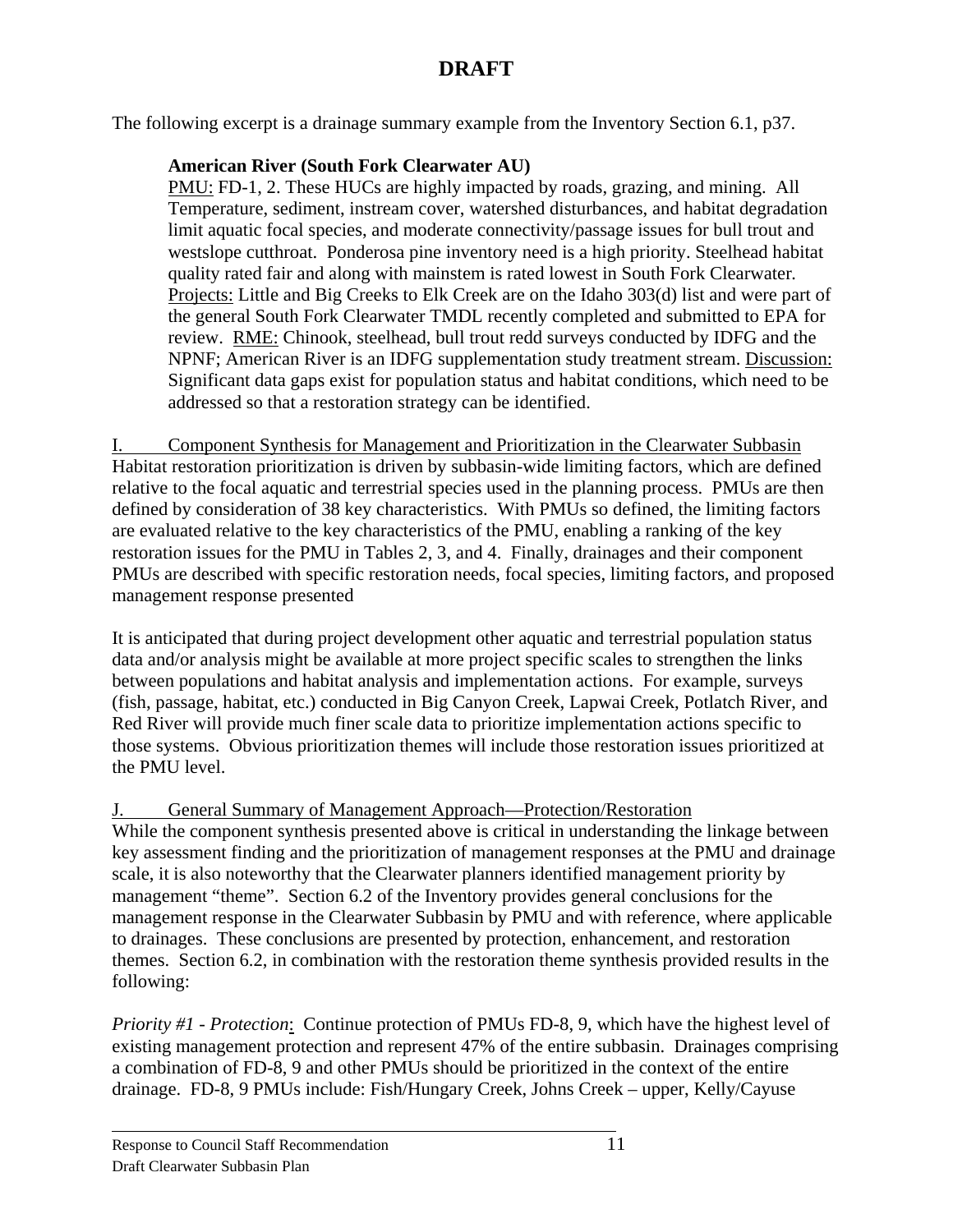Creek, Little Clearwater River, Little North Fork Clearwater – some HUCs, portions of the Lochsa River/Face Drainages, Meadow Creek–Selway, Moose Creek-Selway, Ohara Creekupper HUC, Selway River/Face drainages-most HUCs, Tenmile Creek-upper HUC, Warm Springs Creek, Weitas Creek-some portions, White Cap Creek, White Sand Creek.

Protect high quality habitat in other PMUs with intact temperature and sediment regimes, and riparian characteristics.

*Priority #2 - Enhancement and Restoration*: Efforts should be prioritized where work will benefit habitat used by anadromous fish species, to include drainages below Dworshak Dam or natural passage barriers (e.g., Orofino Creek, Jim Ford Creek). New project starts should be reviewed to evaluate drainage specific species data to distinguish between proposals.

*Priority #3 – Blocked Drainages*: Including drainages above Dworshak Dam and other natural passage barriers (e.g., Orofino Creek, Jim Ford Creek)

Furthermore, the Clearwater planners formalized the roles of the Clearwater Focus Program and the Clearwater Policy Advisory Committee in Section 2.1 of the Inventory to enhance their management priority by theme concept. Those roles are as follow:

The Clearwater Focus Program will continue under the 2000 Columbia Basin Fish and Wildlife Program and the subbasin plan to enhance and restore aquatic and terrestrial habitats to meet the goals of the Council's program. Requests for program funding will be made during provincial reviews. The Focus Program co-coordinators will prepare an annual report on activities in the subbasin including a summary analysis of the efficacy of each habitat project and presented findings at the winter quarter Clearwater Policy Advisory Committee (PAC) meeting. Provincial reviews and scheduled reviews and amendment to the Clearwater Subbasin Plan will be coordinated through the Focus Program. The Clearwater Subbasin Plan will be reviewed and amended as necessary beginning in 2008 and every three years thereafter. The Focus Program co-coordinators will present a schedule for the Clearwater Subbasin Plan review and amendment to the PAC at the winter quarter meeting of the review year.

The Focus Program co-coordinators will provide the PAC with administrative and management support and maintain records of activities; the Nez Perce Tribe Focus Program co-coordinator will be a designated alternate PAC member. The PAC will operate under their January 2000 Charter, which will be amended to include a review and recommendation function for project proposals submitted through the Council's program for Bonneville funding.

#### K. Application of Assessment/PMU Synthesis to Management Plan Problems/Objectives/Strategies

Having clarified how limiting factors and restoration issues are synthesized and presented by PMU and drainage, it is useful to review how they relate and add to definition to the Problem Statements, Objectives, and Strategies set forth in 4.2.2 of the Management Plan. For example, Problem 2 of the Management Plan states: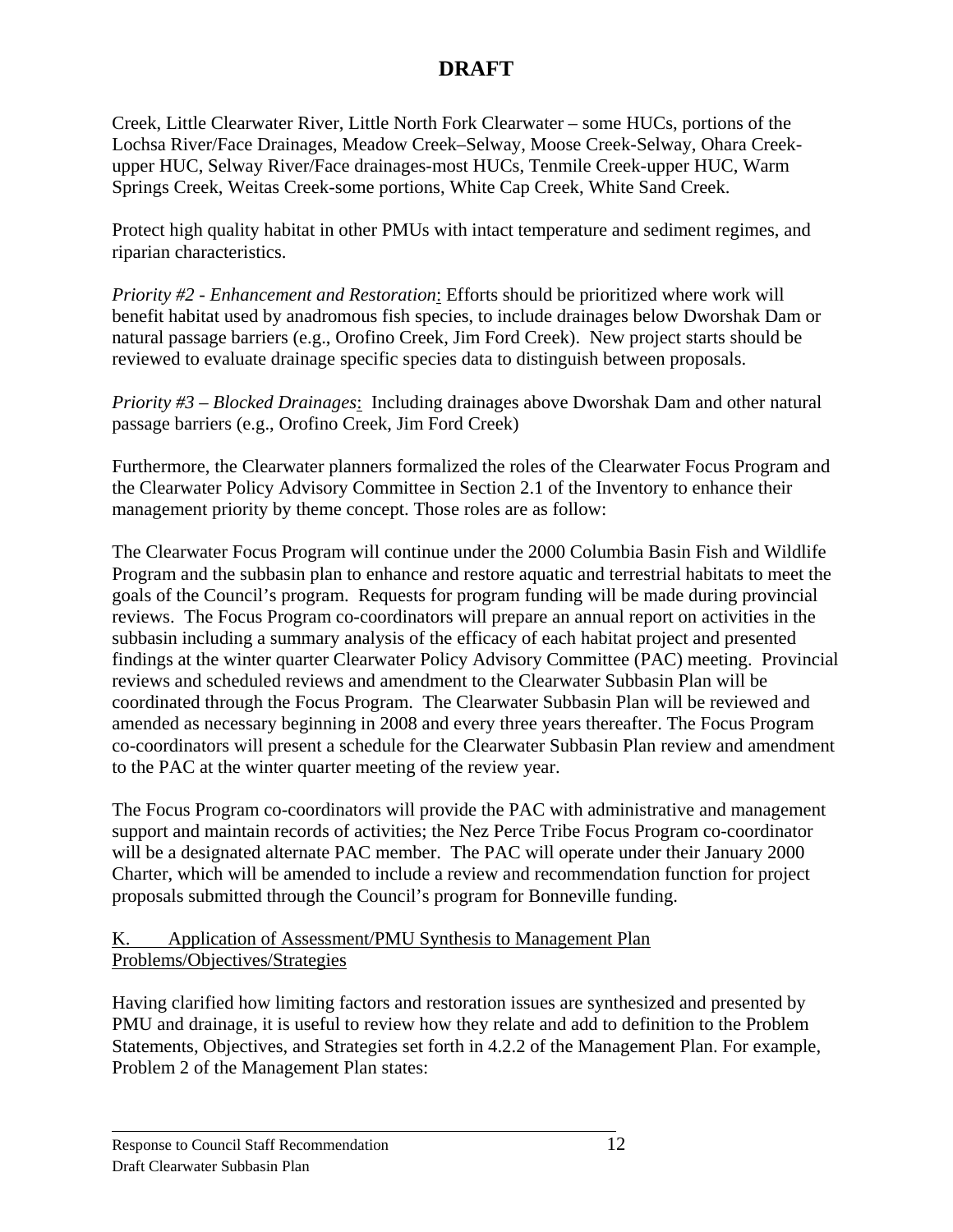"Anadromous fish production is limited by habitat quantity, quality and connectivity in portions of the subbasin."

The Objective listed for that Problem 2 states:

"Increase anadromous fish productivity and production, and life-stage specific survival through habitat improvement."

Seven individual Strategies, and a discussion follow that Problem statement and Objective, all relating to applying habitat treatments, prioritizing them or developing data and information that is currently lacking. As habitat treatments or data gathering activities are considered (both in terms of type and location) under these strategies in following implementation processes, the information and prioritization presented within the PMU Tables 2 though 4 and drainage delineations summarized in Tables 2 through 4 above and the drainage specific descriptions in Section 6 of the Inventory will guide the implementation of the Objective and Strategies for Problem 2. This is but one example of how the PMU and drainage synthesis augment the Objectives and Strategies in the Management Plan. Similar Objectives and Strategies are presented for resident aquatic species and terrestrial species.

### **II. New Information Developed in the Planning Process**

Although this series of plan documents relied primarily on existing data sources, in a limited number of instances, it was practical and/or necessary to develop new information to aid in the subbasin assessment and planning process. Most commonly, development of new information involved basic modeling or synthesis of existing data to provide a useful tool for current and future planning efforts (e.g. uniform prediction of landslide hazard ratings across the subbasin). For cases when new information was developed, specific methods used to do so are described in the corresponding sections of this assessment. Table 5 provides an overview of new information developed for use in this assessment, including relevant section and figure numbers where readers can find additional details on the methods used for development of each item.

| Assessment document) |                |                    |                         |                                    |
|----------------------|----------------|--------------------|-------------------------|------------------------------------|
| <b>Assessment</b>    | <b>General</b> | <b>New</b>         | <b>Relevant Figures</b> | <b>Overview</b>                    |
| <b>Section</b>       | <b>Topic</b>   | <b>Information</b> |                         |                                    |
| 4.6                  | Sedimentation  | Potential          | "Figure $14.15$ "       | Variable width buffer around       |
|                      |                | Sediment           |                         | streams, based on topography.      |
|                      |                | Source Zone        |                         | Subbasin wide surrogate for        |
|                      |                | (PSSZ)             |                         | sediment transport efficiency.     |
| 4.6                  | Sedimentation  | Landslide          | "Figure 13"             | Uniform application of an existing |
|                      |                | Hazard             |                         | landslide hazard model across the  |
|                      |                |                    |                         | subbasin.                          |
| 4.8                  | Water Use      | Max.               | "Figure $19,20$ "       | Defines maximum allowable          |
|                      |                | Allowable          |                         | potential use of groundwater or    |
|                      |                | Water Use          |                         | surface water by land section;     |
|                      |                |                    |                         | derived from existing water rights |
|                      |                |                    |                         | and adjudication claims databases. |

| Table 5. Overview of new information developed during the Clearwater subbasin planning    |
|-------------------------------------------------------------------------------------------|
| and assessment process. (Clearwater Assessment, Section 3, p27 – figure references are to |
| <b>Assessment document</b> )                                                              |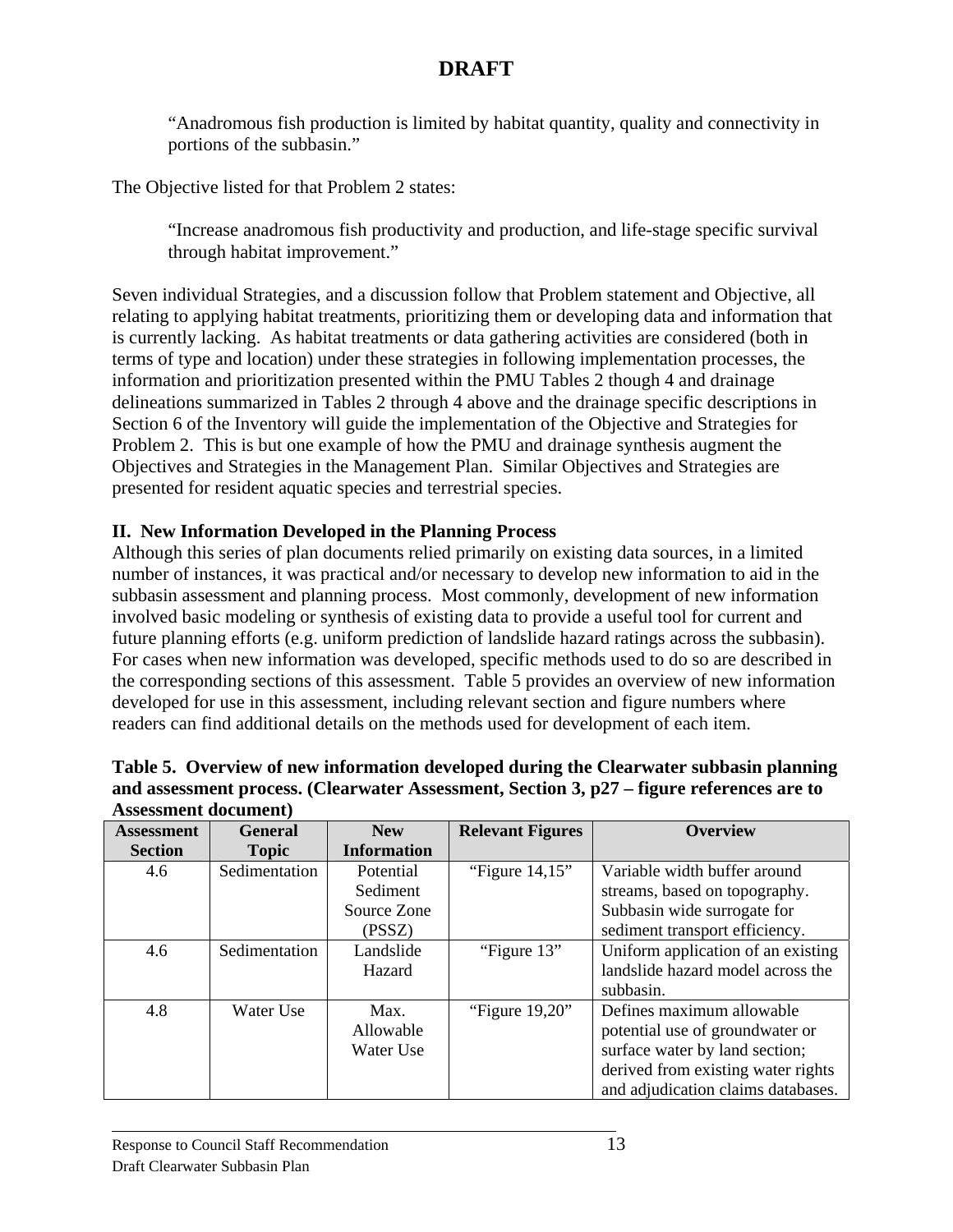| 4.10.7    | Land Uses    | Index of     | "Figure 37"          | Uniform overview of the                  |
|-----------|--------------|--------------|----------------------|------------------------------------------|
|           |              | Grazeable    |                      | distribution of probable grazing         |
|           |              | Lands        |                      | activities for each $6th$ field HUC      |
|           |              |              |                      | within the subbasin.                     |
| 7.2       | Aquatic      | Modeled      | "Figure 98,99"       | Applies an experimental approach         |
|           | Productivity | results-     |                      | to estimate relative production          |
|           |              | Aquatic      |                      | potential (productivity) by $5th$ field  |
|           |              | Production   |                      | HUC across the subbasin.                 |
|           |              | Potential.   |                      |                                          |
| 8.3.5     | Aquatic      | Road Culvert | "Figure 10"          | Index of road culvert abundance,         |
|           | Limiting     | Index        |                      | by 6 <sup>th</sup> field HUC, across the |
|           | Factors      |              |                      | subbasin.                                |
| 8.3.6     | Aquatic      | Mean Weekly  | "Figure 111,112"     | Uniform application of an existing       |
|           | Limiting     | Maximum      |                      | water temperature model across           |
|           | Factors      | Temperature  |                      | the subbasin. Results are                |
|           |              | (MWMT)       |                      | compared to requirements of focal        |
|           |              |              |                      | aquatic species.                         |
|           |              |              |                      |                                          |
|           |              |              |                      |                                          |
| Chapter 9 | Resource     | Potential    | "Figure"             | PMUs are derived to assist in data       |
|           | Synthesis    | Management   | 113, 114, 115, 116", | synthesis and interpretation,            |
|           |              | Units (PMUs) |                      | spatial prioritization of protection     |
|           |              |              |                      | and/or restoration, and                  |
|           |              |              |                      | identification and prioritization of     |
|           |              |              |                      | primary issues to be addressed to        |
|           |              |              |                      | restore fish and wildlife resources.     |

### **III. Discussion of relationship between artificial production activities and current and proposed habitat protection and restoration activities.**

The Clearwater Management Plan includes specific adult return objectives for anadromous species (See Table 3, Clearwater Management Plan, p. 16). These objectives aim to meet mitigation, restoration, harvest and recovery goals. These anadromous species objectives require a combined application of habitat protection and restoration strategies and artificial production strategies, and mitigation of deleterious out-of-subbasin effects.

There are multiple artificial production programs being conducted in the Clearwater subbasin by the U.S. Fish and Wildlife Service, Nez Perce Tribe, and Idaho Department of Fish and Game. Each serves a variety of program purposes. Appendix 2 contains two tables that present compiled artificial production facilities information. All of the artificial production programs in the Clearwater were operating or in advanced stages of planning before Focus Program habitat restoration projects were started in 1997. All of the Focus Program habitat restoration projects are in drainages (watersheds) where hatchery releases occur. There are no hatchery releases in FD-8 and 9 PMUs, for which protection status is recommended (Clearwater Inventory, Section 6.2). The Clearwater River subbasin managers contend that use of a mix of hatchery and natural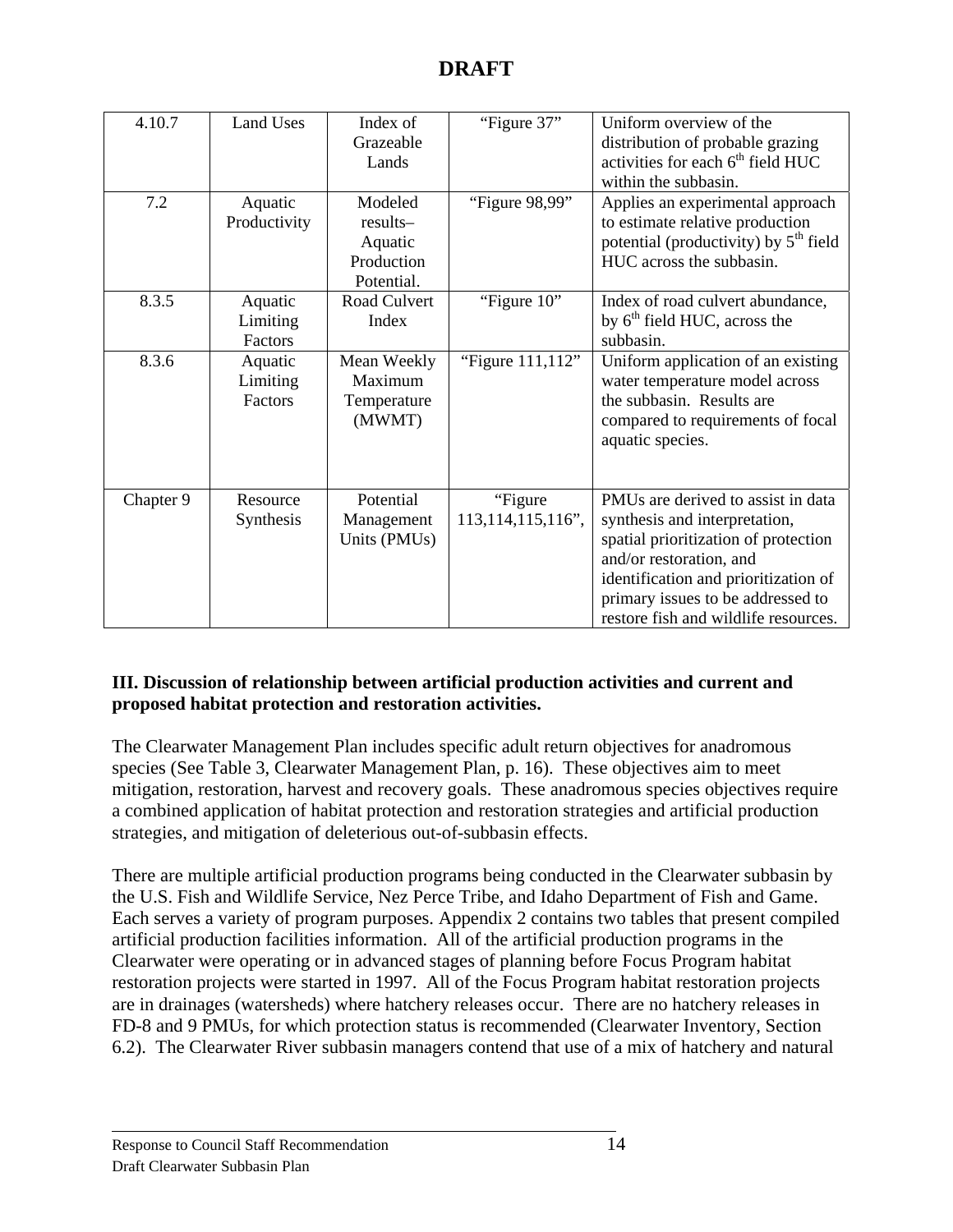production strategies will be needed in order to meet mitigation, restoration, harvest, and recovery goals. Strategies to do so are given in Problem 3, Objectives C and D (Management Plan, p13).

Problem 3 in the Draft Clearwater Management Plan states: "Management of hatchery and natural production are not adequately integrated to meet mitigation, restoration, harvest, and recovery goals. The Management Plan proposes a response in Objective C: "Develop an integrated management plan to optimize the use of hatchery fish to meet recovery and harvest objectives" (Management Plan, page19). It is the intention of subbasin managers to address this problem by organizing a subbasin hatchery production committee, develop stock specific knowledge of interactions between hatchery and wild fish, and increase hatchery effectiveness by developing hatchery fish stocking and marking guidelines for all life stages.

Further, the Clearwater Management Plan acknowledges that it will be necessary to further the "knowledge of specific hatchery stocks and their potential interactions with wild fish". (Management Plan, Section 4.2.2, Problem 3, p20). Problem 3, Objective D (Management Plan, pg 21) addresses the use of hatchery and natural production strategies to achieve subbasin recovery goals given in Table 3 (Management Plan p16).

The Clearwater Management Plan acknowledges that the work being done by the Council's Artificial Review and Production Evaluation (APRE) initiative and the development of Hatchery and Genetic Management Plans (HGMPs) will complement and inform the integrated management plan called for in Problem 3, Objective C. These initiatives are a work in progress and will be important in reviewing and refining artificial production strategies and their relationship to other management actions in future iterations of the Clearwater Plan.

### **IV. Further Development of the Research, Monitoring and Evaluation of the Clearwater Plan.**

The Clearwater Management Plan included a comprehensive proposal for research, monitoring, and evaluation activities. The ISRP review stated that this component of the Clearwater Plan should be more specifically focused. Subsequent to that ISRP review, the Council adopted a policy that, for this iteration of subbasin plans, additional development of these components should be postponed pending work being conducted at a regional scale on these issues. In accord with that decision of the Council, the Clearwater planners and resource managers will wait to see how their participation is sought in those efforts and what guidance those regional initiatives provide before it considers revisions to this area of the plan. In the meantime, the Clearwater planners and resource managers believe that adequate research; monitoring and evaluation are in place to inform near-term adaptive management. For example, for activities funded by Bonneville, proposals are reviewed by the ISRP to ensure that provisions for monitoring and evaluation at the project scale are in place.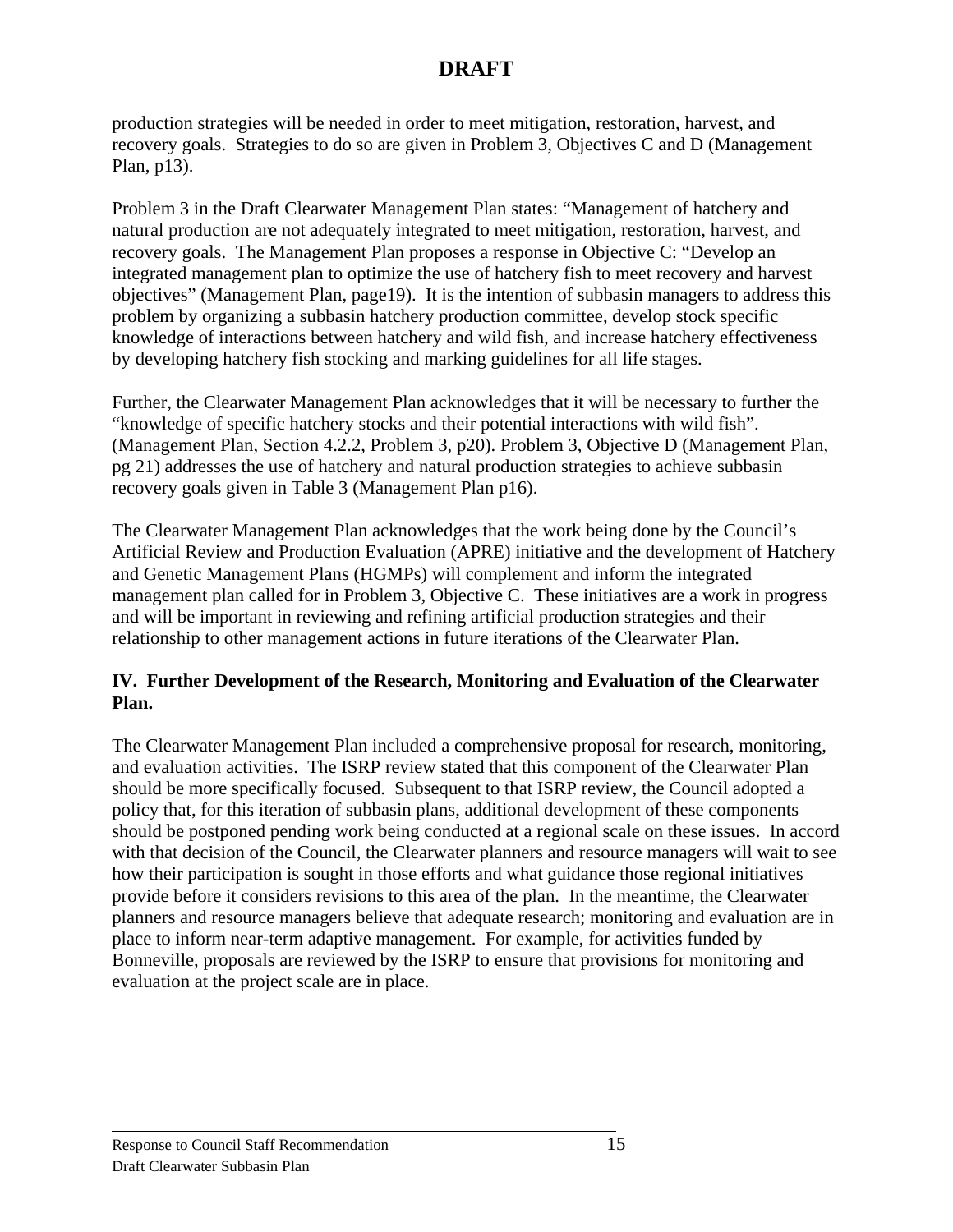#### **Appendix 1. Sources Used to Delineate Limiting Factors in the Clearwater Subbasin from Draft Clearwater Assessment 2003, Sections 5.9, 6.7, 8.3, and Appendix G**

- Alexander, R.R., G.R. Hoffman, J.M. Wirsing. (1986). Forest vegetation of the Medicine Bow National Forest in southeastern Wyoming: a habitat type classification. Res. Pap. RM-271. Fort Collins, CO: U.S. Department of Agriculture, Forest Service, Rocky Mountain Forest and Range Experiment Station. 39 p.
- Belsky, A.J. and D.M. Blumenthal. (1997). Effects of Livestock Grazing on Stand Dynamics and Soils in Upland Forests of the Interior West. Conservation Biology. Vol. 11, No. 2, April 1997. Pages 315-327.
- Black, A. E., E. Strand, C. Watson, R.G. Wright, J. M. Scott, and P. Morgan.. (1997). Land Use History of the Palouse Bioregion: Pre-European to Present. U.S.Geological Survey. <http://biology.usgs.gov/luhna/palouse/fnluhna.html>. (2001).
- Brostrom, J. Idaho Department of Fish and Game. Personal communication, March 30, 2001.
- Cederholm, C.J., D.H. Johnson, R.E Bilby, L.G. Dominguez, A.M. Garrett, W.H. Graeber, E.L. Greda, M.D. Kunze, B.C. Marcot, J.F. Palmisano, R.W. Plotnikoff, W.G. Pearcy, C.A. Simenstad, and P.C. Trotter. (2001). Pacific Salmon and Wildlife – Ecological Contexts, Relationships, and Implications for Management. Pp. 628-684 In: Johnson, D. H., and T. A. O'Neill, Managing Directors, Wildlife-Habitat Relationships in Oregon and Washington. Oregon State University Press. Corvallis, OR. 736 pp.
- Clearwater subbasin Bull Trout Technical Advisory Team (1998a). *Bull Trout Assessment for the Lochsa and Selway Subbasins (Including the Middle Fork of the Clearwater Upstream of the South Fork)*.
- Clearwater subbasin Bull Trout Technical Advisory Team (1998b). *Lower Clearwater River Bull Trout Problem Assessment*. Prepared for the state of Idaho.
- Clearwater subbasin Bull Trout Technical Advisory Team (1998c). *North Fork Clearwater subbasin Bull Trout Problem Assessment*. Prepared for the state of Idaho.
- Clearwater subbasin Bull Trout Technical Advisory Team (1998d). *South Fork Clearwater River Subbasin Bull Trout Problem Assessment*. Prepared for the state of Idaho.
- Clearwater Biostudies and others (1999). Includes 135 distinct documents produced by four separate authors and cited in *Citations of Contracted Stream Inventories, Clearwater National Forest, Compiled April 20, 1999* (cited by Jody Brostrom of Idaho Department of Fish and Game).
- Clearwater BioStudies. (1999a). Aquatic habitat conditions and salmonid abundance in the upper North Fork Clearwater River (from Meadow Creek downstream to Kelly Forks), North Fork Ranger District, summer 1998. Contract report # 53-0276-7-112. Final report submitted to U.S.D.A. Forest Service, Clearwater National Forest, Orofino, Idaho. (mainstem of the North Fork Clearwater River, report no. 48)
- Clearwater National Forest (1997). Clearwater Subbasin Ecosystem Analysis at Watershed Scale. Potlatch and Orofino/Lolo Watersheds. Clearwater National Forest, Orofino, ID.
- Cole, D.N. and P.B. Landres. (1995). Indirect Effects of Recreation on Wildlife. Pages 183-202: *in* Knight, R.L. and K.J. Gutzwiller, eds. Wildlife and Recreationists: Coexistence Through Management and Research. 1995. Island Press, Washington, D.C.
- Cooper, S. V.; Neiman, K. E. and Roberts, D. W. (1991). *Forest Habitat Types of Northern Idaho: A Second Approximation*. U.S. Forest Service, Intermountain Research Station.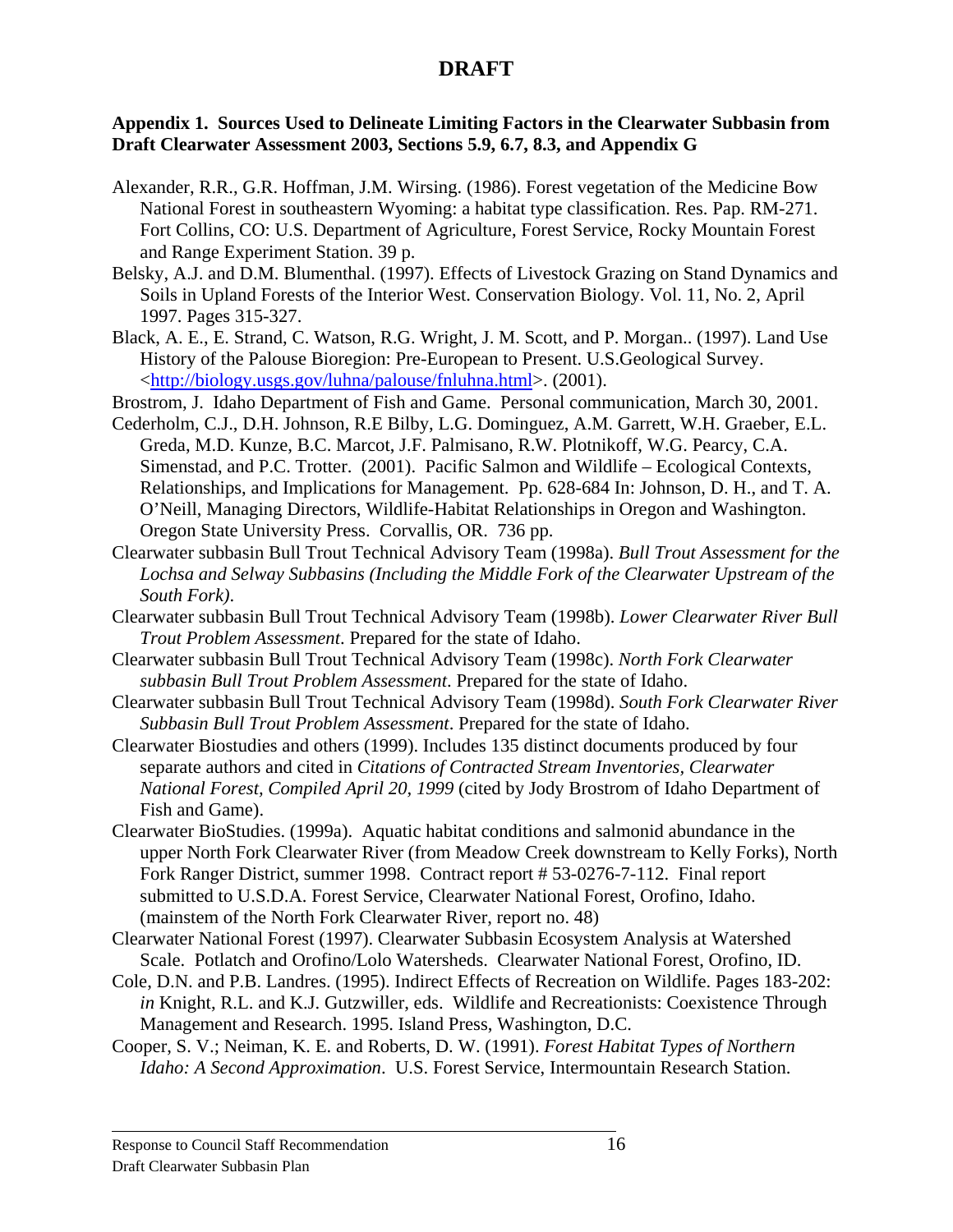- Columbia Basin Fish and Wildlife Authority (1999). FY 2000 Draft Annual Implementation Work Plan. Submitted to the Northwest Power Planning Council. http://www.cbfwf.org/products.htm.
- Dale, D. and T. Weaver. (1974). Trampling Effects on Vegetation of the Trail Corridors of North Rocky Mountain Forests. Journal of Applied Ecology 11:767-772.
- Deeble, B. (2000). Sharp-tailed Grouse (*Tympanuchus phasianellus*). The Wings of the Americas. The Nature Conservancy.
- Dupont, J. Idaho Department of Lands. Personal communication, February 14, 2001.
- Ercelawn, A. (1999). End of the road: the adverse ecological impacts of roads and logging. Natural Resources Defense Council, Inc. New York, New York, USA.
- Fuller, R. K.; Johnson, J. H. and Bear, M. A. (1984). *A Biological and Physical Inventory of the Streams Within the Lower Clearwater subbasin, Idaho*. Lapwai, ID: Nez Perce Tribe. Submitted to the Bonneville Power Administration.
- Hieb, S.R., ed. (1976). Proceedings of the elk-logging-roads symposium. Forest, Wildlife, and Range Experimental Station, University of Idaho, Moscow, Idaho.
- Holifield, J. (1990). *Populus trichocarpa*. In: U.S. Department of Agriculture, Forest Service, Rocky Mountain Research Station, Fire Sciences Laboratory. Fire Effects Information System. <http://www.fs.fed.us/database/feis/>. (2001).
- Howard, J.L. and K.C. Aleksoff (2000). *Abies grandis*. In: U.S. Department of Agriculture, Forest Service, Rocky Mountain Research Station, Fire Sciences Laboratory. Fire Effects Information System, <http://www.fs.fed.us/database/feis/ >. (2001).
- Johnson, C. G.; Clausnitzer, R. R.; Mehringer, P. J. and Oliver, C. D. (1994). *Biotic and Abiotic Processes of Eastside Ecosystems: The Effects of Management on Plant and Community Ecology, and on Stand and Landscape Vegetation Dynamics*. U.S. Forest Service.
- Johnson, D. B. (1985). *A Biological and Physical Inventory of Clear Creek, Orofino Creek, and The Potlatch River, Tributary Streams of the Clearwater River, Idaho*. Lapwai, ID: Nez Perce Tribe, Fisheries Resource Management.
- Knutson, K.L. and V.L. Naef. (1997). Management Recommendations for Washington's Priority Habitats: Riparian. Washington Department of Natural Resources. <http://www.wa.gov/wdfw/hab/ripxsum.htm>. (2001).
- Kucera, P. A. and Johnson, D. B. (1986). *A Biological and Physical Inventory of the Streams Within the Nez Perce Reservation: Juvenile Steelhead Survey and Factors That Affect Abundance in Selected Streams in the Lower Clearwater subbasin, Idaho*. Lapwai, ID: Nez Perce Tribe, Fisheries Resource Management.
- Kucera, P. A.; Johnson, J. H. and Bear, M. A. (1983). *A Biological and Physical Inventory of the Streams Within the Nez Perce Reservation*. Lapwai, ID: Nez Perce Tribe, Fisheries Resource Management.
- Franklin, J.F. and C.T. Dyrness (1973). Natural vegetation of Oregon and Washington. Gen. Tech. Rep. PNW-8. Portland, OR. U.S. Department of Agriculture, Forest Service, Pacific Northwest Forest and Range Experiment Station. 417 p.
- Lyon, J.L. (1979). Habitat Effectiveness for Elk as Influenced by Roads and Cover. Journal of Forestry 77: 658-660.
- Luckenbach, R.A. and R.B. Bury. (1983). Effects of Off-road Vehicles on the Biota of the Algodones Dunes, Imperial County, California. Journal of Applied Ecology 20:265-286. Referenced in: Knight, R.L. and K.J. Gutzwiller, eds. Wildlife and Recreationists: Coexistence Through Management and Research. 1995. Island Press, Washington, D.C.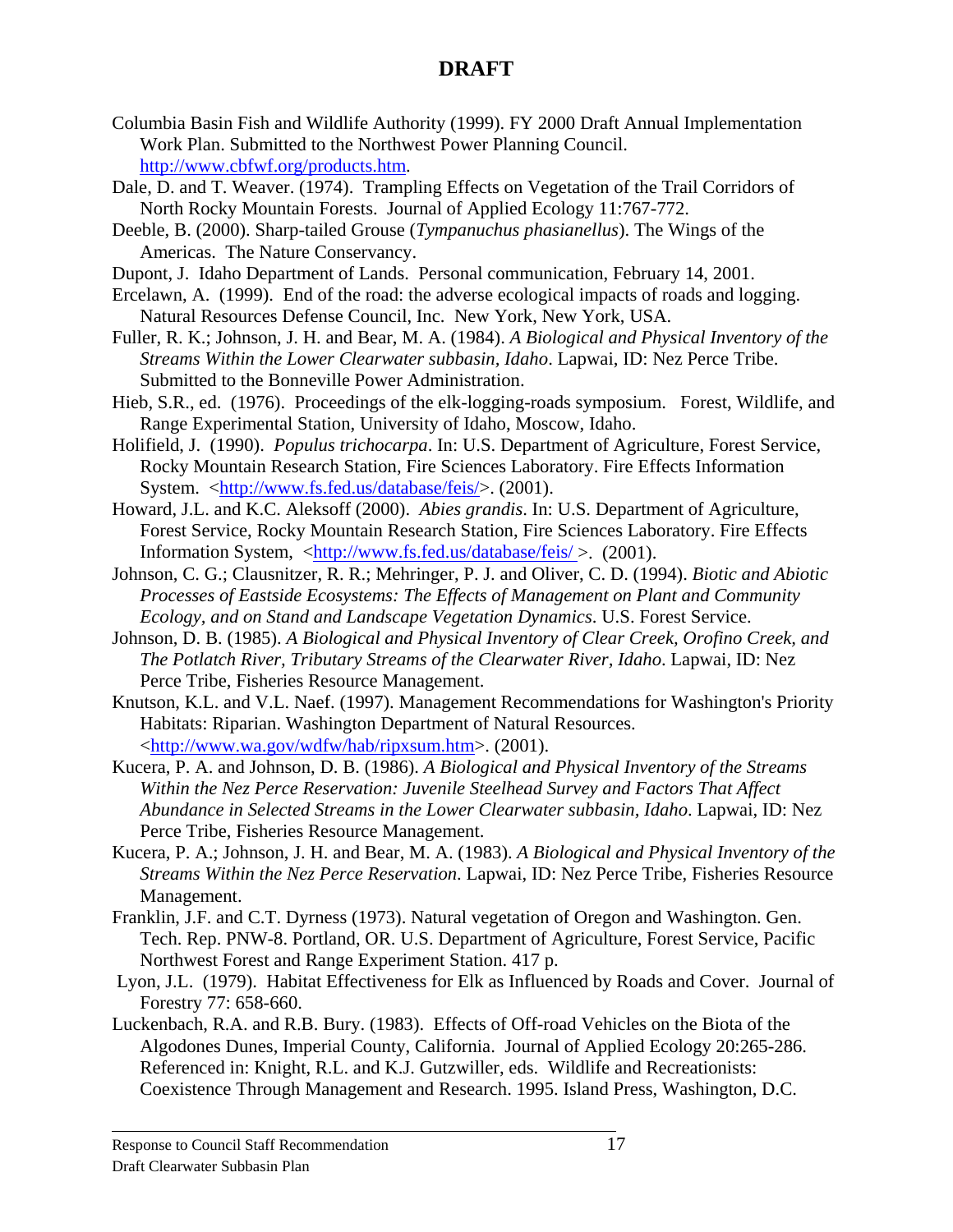- Minore, D. (1990). *Thuja plicata* Donn, Western Redcedar. In: Burns, R.M. and B.H. Honkala, tech. coords. Silvics of North America. Volume 1. Conifers. Agric. Handb. 654. Washington, DC: U.S. Department of Agriculture, Forest Service: 590-600.
- Nez Perce National Forest (1995). No Reference Provided Jody Brostrom, Idaho Department of Fish and Game, personal communication, March 30, 2001.
- Nez Perce National Forest (1998a). *South Fork Clearwater River Landscape Assessment Vol. I: Narrative*.
- Nez Perce National Forest (1998b). *South Fork Clearwater River Landscape Assessment Vol. II: Maps*.
- Nez Perce Tribe and Idaho Department of Fish and Game (1990). *Clearwater River Subbasin Salmon and Steelhead Production Plan*. Funded by the Northwest Power Planning Council; Columbia Basin Fish and Wildlife Authority.
- Noble, D.L. and F. Ronco. (1978). Seedfall and establishment of Engelmann spruce and subalpine fir in clearcut openings in Colorado. Fort Collins, CO: U.S. Department of Agriculture, Forest Service, Rocky Mountain Forest and Range Experiment Station. 12 p. RM-200.
- Norberg, E.R. and L. Trout. (1958). Clearwater game and range study, Pittman- Robertson Project. W-112-R final report, Idaho Department Fish and Game, Boise.
- Paradis, W. J.; Lentz, H. S.; Mays, D.; Blair, S. and Lake, L. (1999b). *South Fork Clearwater River Biological Assessment*. Nez Perce National Forest.
- Perala, D.A. (1990). *Populus tremuloides* Michx. Quaking Aspen. In: Burns, R.M. and B.H. Honkala, tech. coords. Silvics of North America. Volume 2, Hardwoods. Agriculture Handbook 654.Washington, DC: U.S. Department of Agriculture, Forest Service: 555-569.
- Perry, C and R Overly. (1977). Impact of roads on big game distribution in portions of the Blue Mountains of Washington.Washington Game Department Bulletin No. 11.
- Quigley, T. M. and Arbelbide, S. J., Eds. (1997). *An Assessment of Ecosystem Components in the Interior Columbia Basin and Portions of the Klamath and Great Basins*. Portland: U.S. Forest Service.
- Rost, G.R. and J.A. Bailey. (1979). Distribution of mule deer and elk in relation to roads. Journal of Wildlife Management 43:634-641.
- Schoen, D.; Jones, R. M. and Murphy, P. K. (1999). *Section 7 Watershed Biological Assessment Lochsa River Drainage Clearwater Subbasin: Determination of Effects of Ongoing Activities Based on the Matrix of Pathways and Indicators of Watershed Condition for Steelhead Trout, Fall Chinook Salmon and Bull Trout*. Clearwater National Forest.
- Sheley, R. L. and J. K. Petroff (Eds.). (1999). *Biology and Management of Noxious Rangeland Weed*s. Oregon State University Press, Corvallis. 438 pp.
- Staley, W.W. (1940). Mining Activity in the North Fork of the Clearwater River Area. Moscow: University of Idaho.
- Tesky, J.L. (1992c). *Tsuga heterophylla.*In: U.S. Department of Agriculture, Forest Service, Rocky Mountain Research Station, Fire Sciences Laboratory. Fire Effects Information System. <http://www.fs.fed.us/database/feis/ >. (2001).
- Thompson, K. L. (1999). *Biological Assessment: Lower Selway 4th Code HUC. Fish, Wildlife and Plants*. Nez Perce National Forest, Moose Creek Ranger District.
- Tomback, D.F., S.F. Arno, and R.E. Keane. (2001). Whitebark Pine Communities: Ecology and Restoration. Island Press: Covelo, California.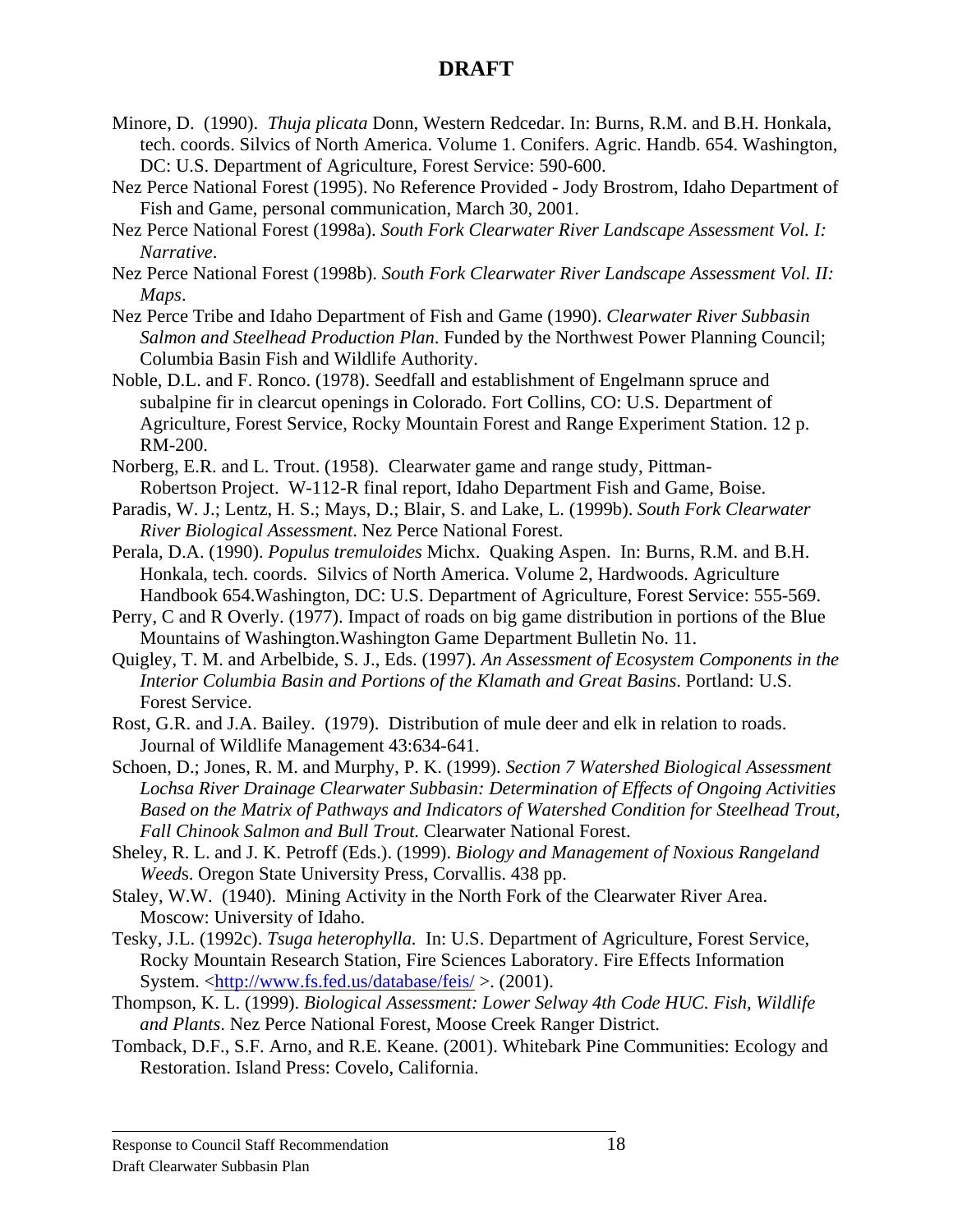- Trombulak, S.C. and C.A Frissell. (2000). Review of ecological effects of roads on terrestrial and aquatic communities. Conservation Biology 14: 18-30.
- U.S. Army Corps of Engineers. (1975). Final Environmental Impact Statement-Dworshak Reservoir. U.S. Fish and Wildlife Service. (1962). Bruce's Eddy Dam and Reservoir: a detailed report on fish and wildlife resources.
- Vanderhorst, J. (1997). Conservation assessment of sensitive moonworts (Ophioglossaceae; *Botrychium* subgenus *Botrychium*) on the Kootenai National Forest. Prepared for: Kootenai National Forest, Libby MT. Unpublished report on file: Montana Natural Heritage Program. Helena MT. 83pp. and appendices.
- Wasser, C.H. (1982). Ecology and culture of selected species useful in revegetating disturbed lands in the West. FWS/OBS-82/56. Washington, DC: U.S. Department of the Interior, Fish and Wildlife Service, Office of Biological Services, Western Energy and Land Use Team. 347 p. Available from NTIS, Springfield, VA 22161; PB-83-167023.
- Weigel, D. E. (1997). *Genetic Inventory of Westslope Cutthroat Trout in the North Fork Clearwater subbasin, Idaho: Annual Report 1996*. Orofino, ID: Nez Perce Tribe. Prepared for Bonneville Power Administration.
- Weigel, D. E. and Cross, S. (1998). *Genetic Inventory of Westslope Cutthroat Trout in the North Fork Clearwater subbasin, Idaho: Annual Report 1997*. Orofino, ID: Nez Perce Tribe. Prepared for Bonneville Power Administration.
- Weigel, D. E. and Zakrajesek, J. (1999). *Genetic Inventory of Westslope Cutthroat Trout in the North Fork Clearwater subbasin, Idaho: Annual Report 1998*. Orofino, ID: Nez Perce Tribe. Prepared for Bonneville Power Administration.
- Wisdom, M. J., R. S. Holthausen, D. C. Lee, B. C. Wales, W. J. Murphy, M. R. Eames, C. D. Hargis, V. A. Saab, T. D. Rich, F. B. Samson, D. A. Newhouse and N. Warren. (2000). Source habitats for terrestrial vertebrates of focus in the Interior Columbia Basin: Broadscale trends and management implications. U.S. Department Agric., For. Serv., Pacific Northwest Res. Stat. Gen. Tech. Rep. PNW-GTR-485, Portland.
- Witmer, G.W. and D.S DeCalesta. (1985). Effect of forest roads on habitat use by Rossevelt elk. Northwest Science 59:122-125.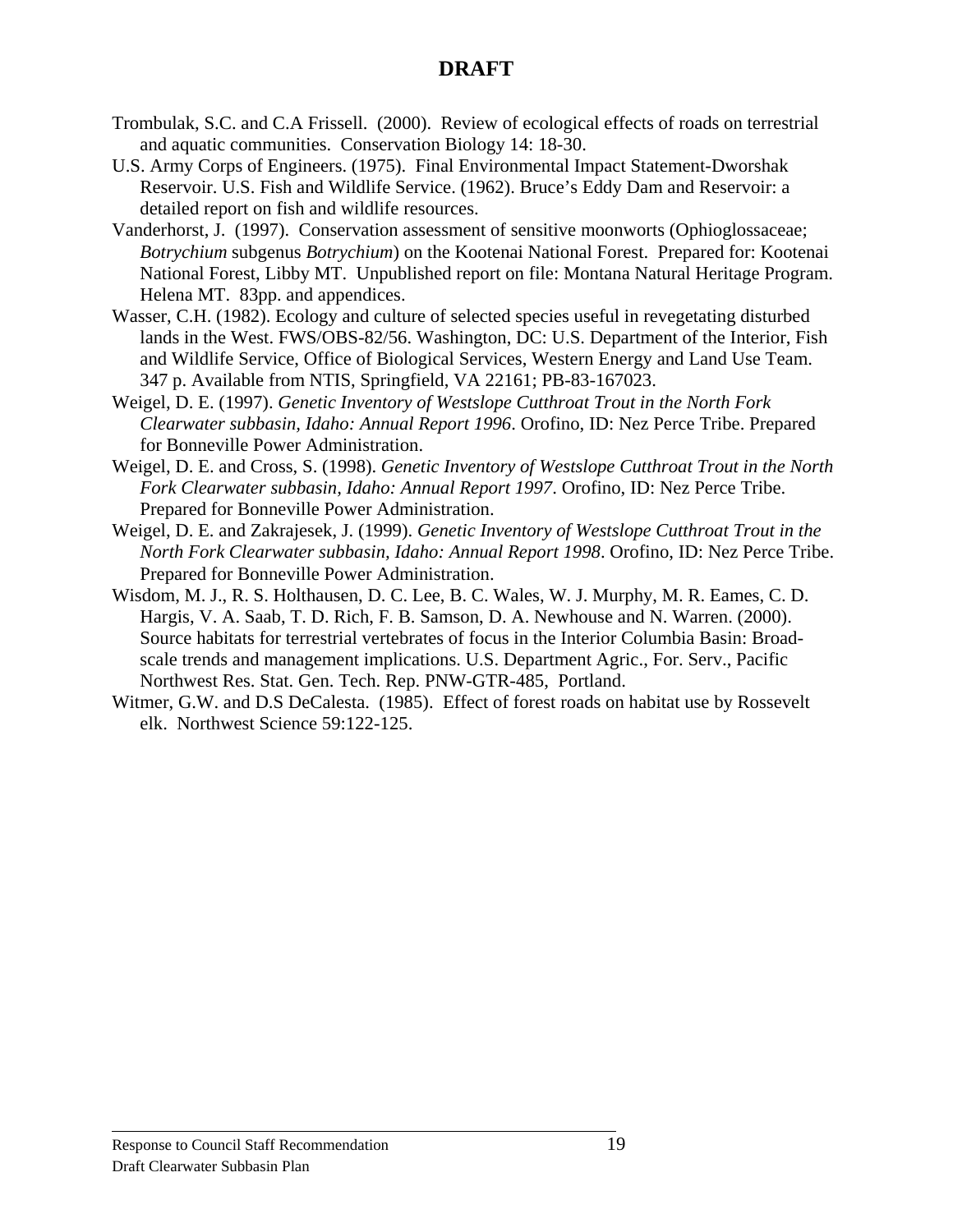# **Appendix 2 Description of artificial production programs in the Clearwater River subbasin**

| <b>Stock</b> | <b>Initial Broodstock</b>   | Operating<br><b>Broodstock</b> | Adult              | <b>Central Facility</b>      | Acclimation and release sites       | Funding      |
|--------------|-----------------------------|--------------------------------|--------------------|------------------------------|-------------------------------------|--------------|
|              |                             |                                | Collection/Holding | (Incubation/rearing)         |                                     | Source       |
| Chinook-S    | Little White,               | Dworshak                       | Dworshak           | Dworshak NFH/<br>Kooskia NFH | Dworshak                            | <b>LSRCP</b> |
|              | Leavenworth,<br>Rapid River |                                |                    |                              | N.F. Clearwater                     |              |
| $Chinook-S$  | Rapid R., Crooked           | Rapid R,                       | Red R, Crooked R., | Clearwater Hatchery,         | Upper Red, Crooked, Clear Cr.,      | <b>LSRCP</b> |
|              | R., Red R., Powell.,        | Crooked R,                     | Powell, Kooskia    | Kooskia NFH                  | Pete King, Fishing (Squaw), Bear    |              |
|              | Kooskia                     | Red R, Powell,                 |                    |                              | (Papoose), Colt Killed, Big Flat Cr |              |
|              |                             | Kooskia                        |                    |                              |                                     |              |
| Chinook-S    | Rapid River                 | Rapid River                    | Yoosa, Newsome,    | <b>Nez Perce Tribal</b>      | Yoosa, Newsome, Mill, Meadow,       | <b>BPA</b>   |
|              |                             | Dworshak                       | Mill               | Hatchery                     | Boulder, Warm Springs Creeks        |              |
|              |                             |                                |                    |                              |                                     |              |
|              |                             |                                |                    |                              |                                     |              |
| Chinook-S    | Carson/                     | Kooskia                        | Kooskia/Dworshak   | Dworshak, Kooskia            | Kooskia at Clear Creek              | <b>USFWS</b> |
|              | Rapid River                 |                                |                    | <b>NFH</b>                   |                                     |              |
| Chinook -F   | Snake R. @ Hells            | <b>Lyons Ferry</b>             | <b>Lyons Ferry</b> | Lyons Ferry;                 | <b>Big Canyon Creek</b>             | BPA,         |
|              | Canyon Dam                  |                                |                    | <b>FCAP</b> Project          |                                     | <b>LSRCP</b> |
| Chinook-F    | Lyons Ferry                 | Local                          | N. Lapwai, Lukes   | <b>Sweetwater Springs</b>    | Cedar Flats (Selway), mainstem      | <b>BPA</b>   |
|              |                             |                                | Gulch              | and NPTH                     | Clearwater, Lapwai, Lukes Gulch     |              |
|              |                             |                                |                    |                              | (S. Fork)                           |              |
| Steelhead    | Dworshak - North            | Dworshak                       | Dworshak           | Dworshak NFH                 | Clearwater, South Fork, and         | <b>USACE</b> |
|              | Fk. Clearwater B-run        |                                |                    |                              | Middle Fork                         |              |
|              |                             |                                |                    |                              |                                     |              |
| Steelhead    | Dworshak - North            | Dworshak                       | Dworshak           | Clearwater                   | South Fork and Middle Fork          | <b>LSRCP</b> |
|              | Fk. Clearwater B-run        |                                |                    | Hatchery                     | Clearwater,                         |              |
| Steelhead    | Dworshak - North            | Dworshak                       | Dworshak           | Clearwater                   | Lolo, Mill, Newsome, Meadow,        | LSRCP,       |
|              | Fk. Clearwater B-run        |                                |                    | Hatchery,                    | American, Red Crooked R, N.         | <b>USACE</b> |
|              |                             |                                |                    | Dworshak and                 | Fork                                |              |
|              |                             |                                |                    | Hagerman NFHs                |                                     |              |
| Coho         | Eagle Creek,                | Creating                       | Kooskia, Dworshak, | Dworshak,                    | Sweetwater Springs, Kooskia,        | <b>BPA</b>   |
|              | Bonneville,                 | Broodstock w/                  | Potlatch, Lapwai,  | Clearwater, NPTH             | Potlatch, Meadow, Lolo, Lapwai      |              |
|              |                             | <b>Adult Returns</b>           |                    |                              |                                     |              |

Modified from Table 56 Draft Clearwater Subbasin Assessment November 2003

\_\_\_\_\_\_\_\_\_\_\_\_\_\_\_\_\_\_\_\_\_\_\_\_\_\_\_\_\_\_\_\_\_\_\_\_\_\_\_\_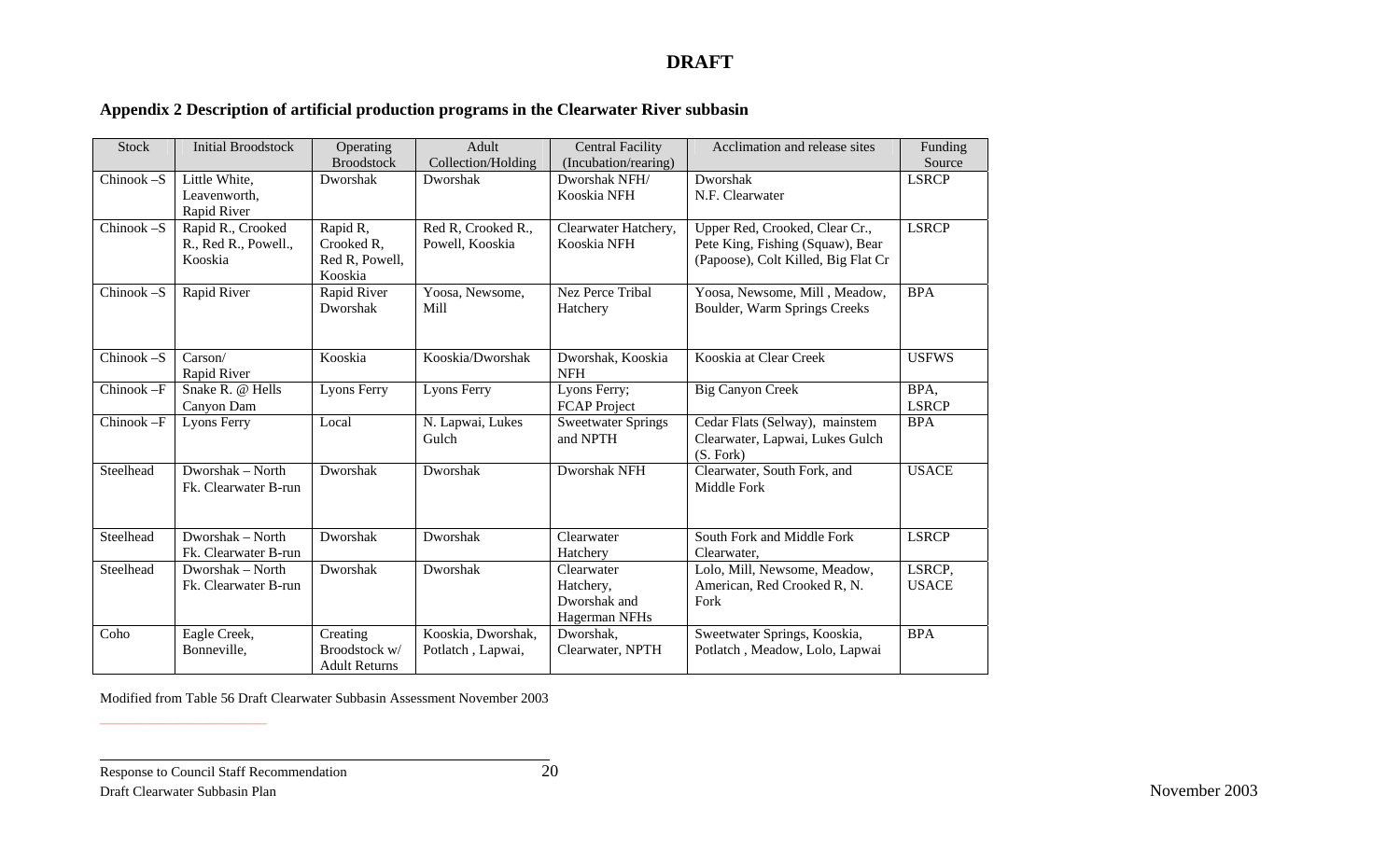# **Appendix 2 Hatchery releases in the Clearwater Subbasin**

| Stream<br>Operator              | Drainage                                        | Chinook $S1$<br>Clearwater<br><b>IDFG</b> | Chinook S <sup>2</sup><br>Dworshak<br><b>USFWS</b> | Chinook S <sup>3</sup><br>Kooskia<br><b>USFWS</b> | Chinook S <sup>4</sup><br><b>NPT</b><br><b>NPT</b> | Chinook F <sup>5</sup><br>Cherry<br>Lane<br><b>NPT</b> | Chinook F <sup>6</sup><br>Big<br>Canyon<br><b>NPT</b> | $SH-B^7$<br>Clearwater<br><b>IDFG</b> | $SH-B^8$<br>Dworshak<br><b>USFWS</b> | Coho <sup>9</sup><br><b>NPT</b> | Watershed<br>Projects | <b>PRODUCTION PURPOSE</b><br>$1$ harvest,                                                    |
|---------------------------------|-------------------------------------------------|-------------------------------------------|----------------------------------------------------|---------------------------------------------------|----------------------------------------------------|--------------------------------------------------------|-------------------------------------------------------|---------------------------------------|--------------------------------------|---------------------------------|-----------------------|----------------------------------------------------------------------------------------------|
| <b>Colt Killed</b><br>Pete King | <b>White Sand Creek</b><br>Lochsa and Face      | 300,000 f<br>13,000 f                     |                                                    |                                                   |                                                    |                                                        |                                                       |                                       |                                      |                                 | yes<br>yes            | conservation/recovery,<br>research and/or education<br><sup>2</sup> harvest                  |
| Fishing (Squaw)                 | Lochsa and Face                                 | 12,000 f                                  |                                                    |                                                   |                                                    |                                                        |                                                       |                                       |                                      |                                 | yes                   | <sup>3</sup> harvest,<br>conservation/recovery,<br>research and/or education                 |
| <b>Boulder</b>                  | <b>Boulder Creek</b>                            | 84,888 f<br>84,000 y                      |                                                    |                                                   |                                                    |                                                        |                                                       |                                       |                                      |                                 | yes                   | <sup>4</sup> conservation/recovery,<br>education                                             |
| <b>Warm Springs</b>             | <b>Warm Springs</b>                             | 20,000 f<br>20,000 y                      |                                                    |                                                   |                                                    |                                                        |                                                       |                                       |                                      |                                 | no                    | $5$ harvest,<br>conservation/recovery,<br>research and/or education                          |
| Bear (Papoose)                  | Lochsa and Face                                 | 50,000 y                                  |                                                    |                                                   |                                                    |                                                        |                                                       |                                       |                                      |                                 | yes                   | <sup>6</sup> harvest,<br>conservation/recovery,<br>research and/or education<br>$7$ harvest, |
| <b>Powell Satellite</b>         | Crooked/Brushy Fork                             | 335,000 y                                 |                                                    |                                                   |                                                    |                                                        |                                                       |                                       |                                      |                                 | yes                   | conservation/recovery<br><sup>8</sup> harvest,                                               |
| <b>Red River</b>                | <b>Red River</b>                                | 415,000 y                                 |                                                    |                                                   |                                                    |                                                        |                                                       | 250000 y                              | 366,666 y                            |                                 | yes                   | conservation/recovery                                                                        |
| Newsome<br>Mill                 | Newsome Creek<br>S Fk and Face                  | 75,000 y<br>40,000 y                      |                                                    |                                                   | 115,000 y                                          |                                                        |                                                       | 100000 y                              | 100,000 y<br>$550 -$                 |                                 | yes<br>yes            | <sup>9</sup> conservation/recovery                                                           |
| Meadow (SF)                     | S Fk and Face                                   | 300,000 y                                 |                                                    |                                                   |                                                    |                                                        |                                                       |                                       | 2,200a                               | 100,000 f                       | yes                   |                                                                                              |
| S Fork mainstem                 | S Fk and Face                                   |                                           | 766,666 y                                          |                                                   |                                                    |                                                        |                                                       | 190000 y                              |                                      |                                 | no                    | <b>LIFE STAGE AT RELEASE</b>                                                                 |
| <b>Crooked River</b>            | <b>Crooked River</b>                            | 228,000 y                                 |                                                    |                                                   |                                                    |                                                        |                                                       | 250000 y                              | 366,666 y                            |                                 | no                    | a - adult                                                                                    |
| <b>American River</b>           | American River                                  |                                           |                                                    |                                                   |                                                    |                                                        |                                                       | 100,000 y                             | 100,000 y                            |                                 | no                    | f - fingerling                                                                               |
| <b>Lukes Gulch</b>              | S Fk and Face                                   |                                           |                                                    |                                                   |                                                    | 200,000 f                                              |                                                       |                                       |                                      |                                 | no                    | y - yearling                                                                                 |
| Meadow (Sel)                    | <b>Meadow Creek</b>                             |                                           |                                                    |                                                   | 416,000 f                                          |                                                        |                                                       |                                       |                                      | 200,000 f                       | no                    | X - number unknown                                                                           |
| <b>Cedar Flats</b>              | Selway and Face                                 |                                           |                                                    |                                                   |                                                    | 200,000 f                                              |                                                       |                                       |                                      |                                 | no                    |                                                                                              |
| <b>Big Canyon</b>               | <b>Big Canyon</b>                               |                                           |                                                    |                                                   |                                                    |                                                        | 150,000 y<br>800,000 f                                |                                       |                                      |                                 | yes                   |                                                                                              |
| Lolo                            | Lolo Creek                                      | 150,000 y                                 |                                                    |                                                   | 110,000 y                                          |                                                        |                                                       | 50,000 y                              |                                      |                                 | yes                   | <b>PROJECT OBJECTIVES</b>                                                                    |
| Eldorado                        | Lolo Creek                                      |                                           |                                                    |                                                   |                                                    |                                                        |                                                       |                                       |                                      | 90,000 f                        | yes                   | (from Management Plan)                                                                       |
| Lapwai                          | Lapwai Creek                                    |                                           |                                                    |                                                   |                                                    | 500,000 f                                              |                                                       |                                       |                                      | 25,000 fry<br>275,000 y         | yes                   | Watershed projects address<br>the following objectives: O, P,<br>Q,                          |
|                                 | <b>Response to Council Staff Recommendation</b> |                                           |                                                    | 21                                                |                                                    |                                                        |                                                       |                                       |                                      |                                 |                       |                                                                                              |

Draft Clearwater Subbasin Plan